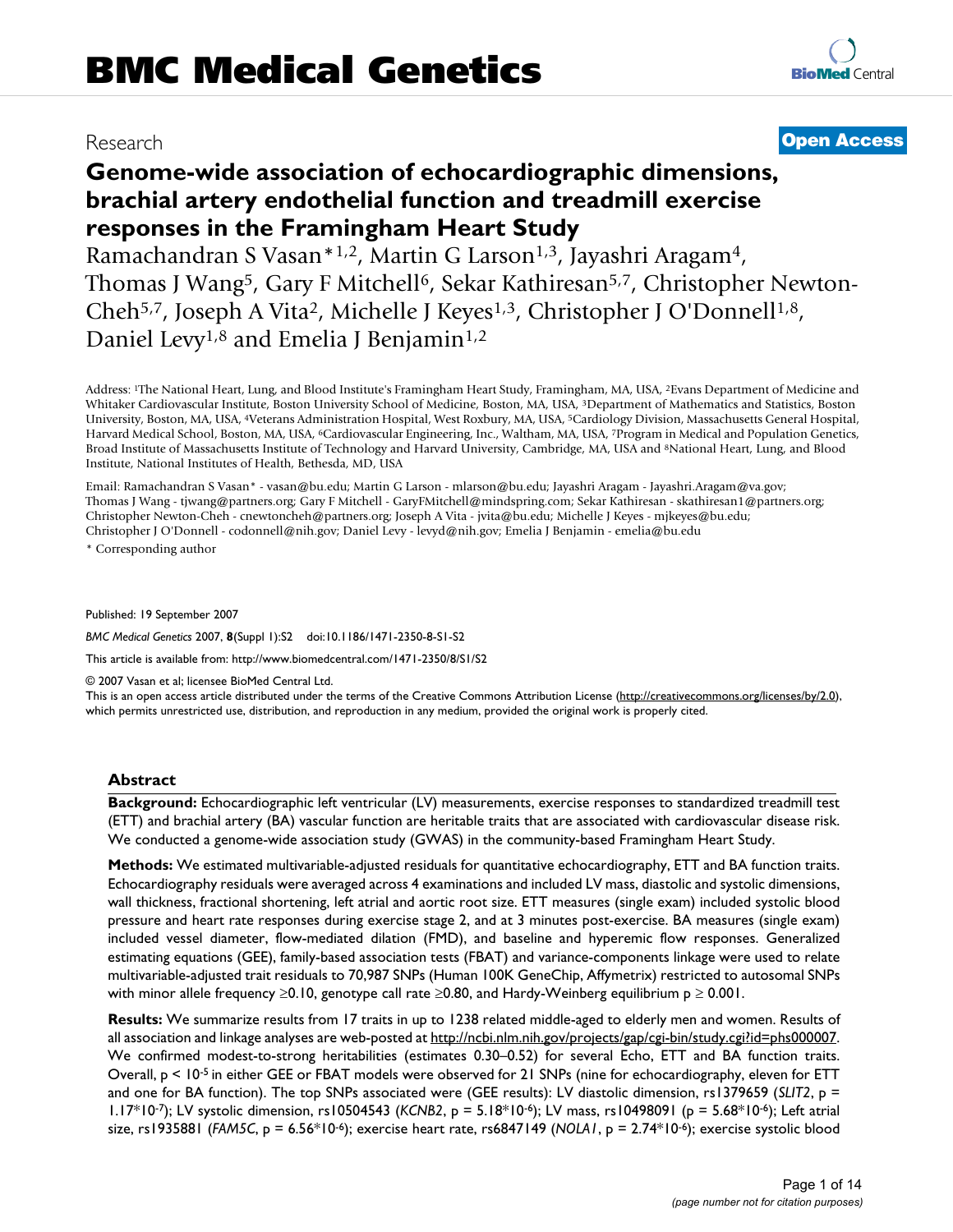pressure, rs2553268 (*WRN*, p = 6.3\*10-6); BA baseline flow, rs3814219 (*OBFC1*, 9.48\*10-7), and FMD, rs4148686 (*CFTR*,  $p = 1.13*10-5$ ). Several SNPs are reasonable biological candidates, with some being related to multiple traits suggesting pleiotropy. The peak LOD score was for LV mass (4.38; chromosome 5); the 1.5 LOD support interval included *NRG2*.

**Conclusion:** In hypothesis-generating GWAS of echocardiography, ETT and BA vascular function in a moderate-sized community-based sample, we identified several SNPs that are candidates for replication attempts and we provide a webbased GWAS resource for the research community.

# **Background**

Cardiovascular disease (CVD) is a leading cause of morbidity and mortality in the United States [1]. It is increasingly recognized that CVD is a life-course disease, with overt events being antedated by subclinical cardiovascular target organ damage [2,3]. Current research indicates a fundamental role of left ventricular (LV) chamber size, wall thickness (LV remodeling) and mass (LVM) in the pathogenesis of high blood pressure [4,5], and clinical CVD [6,7], including stroke [8,9] and heart failure [10- 12]. On a parallel note, exercise treadmill stress testing (ETT) is used routinely to evaluate patients with chest pain suggestive of ischemic etiology and for identifying individuals at intermediate pre-test probability of CVD who are more likely to develop clinical events [13]. Likewise, endothelial dysfunction, as assessed via brachial artery (BA) flow-mediated dilation (FMD), has emerged as a fundamental component of atherosclerosis and a precursor of overt CVD [14-16]. Thus, traits obtained via echocardiography (Echo), testing for BA endothelial function and ETT can serve as intermediate phenotypes in the pathway from standard risk factor to overt CVD. Such intermediate phenotypes have been studied extensively to characterize their clinical and genetic correlates, have been reported to be heritable traits [14,17-28], and have been linked to select genetic loci in several reports [29- 31].

More recently, several investigators have proposed genome-wide association studies (GWAS) as a strategy to map causal genes with modest influences on traits associated with complex diseases such as CVD [32,33]. The availability of 100K genotype data on a subset of related Framingham Heart Study participants [34] provides a unique opportunity to conduct both genome-wide association and linkage analyses to explore the genetic underpinnings of LV remodeling, endothelial function and exercise performance in a community-based sample.

# **Methods**

The design and selection criteria of the Original Framingham Study [35] and the Offspring Study [36] have been described elsewhere. As detailed in the Overview [37], 1345 participants (1087 Offspring and 258 Original Cohort) underwent genotyping using the Affymetrix GeneChip Human Mapping 100K single nucleotide polymorphism (SNP) set [34]. Participants were eligible for the present investigation if they had available genotypes and the echocardiographic, vascular and ETT traits of interest (as defined below). The Institutional Review Board at Boston University Medical Center approved the study and all participants gave written informed consent (including for genetic research).

# *Measurement of phenotypes*

#### *Echocardiography*

All attendees underwent routine transthoracic twodimensionally-guided M-mode echocardiography at the second (1979–1982), fourth (1987–1990), fifth (1991– 1995) and sixth (1996–1998) Offspring cohort examinations. Echocardiographic equipment for image acquisition varied across these examinations: at examination cycle 2, a Hoffrel 201 ultrasound receiver (and Aerotech transducer) was used; at examinations 4 and 5, a Hewlett Packard (model 77020AC) ultrasound machine was used; at examination 6 images were acquired using a Sonos 1000 Hewlett-Packard machine. At all four examinations, however, measurements of LV internal dimension in diastole (LVDD) and systole (LVDS), the thicknesses of the posterior wall (PW) and interventricular septum (IVS), and the diameters of the aortic root (all measured at enddiastole) and left atrium (LA) at end-systole were obtained by using a 'leading edge' technique [38], averaging measurements in 3 cardiac cycles according to the American Society of Echocardiography guidelines. We calculated LV wall thickness (LVWT) as the sum of PW and IVS measurements. LV mass was calculated by using the formula 0.8[1.04(LVDD+IVS+PW)3 - (LVDD)3] + 0.6 [39]. The reproducibility of Echo measurements was systematically assessed at the sixth examination [40].

#### *ETT measures*

At the second Offspring examination (1978–1981), all attendees underwent submaximal exercise test according to the standard Bruce protocol for up to five incremental 3-minute stages. The test was terminated (without a cool down period) when participants reached their target heart rate (85% age-predicted peak heart rate). Blood pressure measurements and electrocardiograms were recorded during exercise at the midpoint of each 3-minute exercise stage, and for each minute for up to 4 minutes into the recovery period.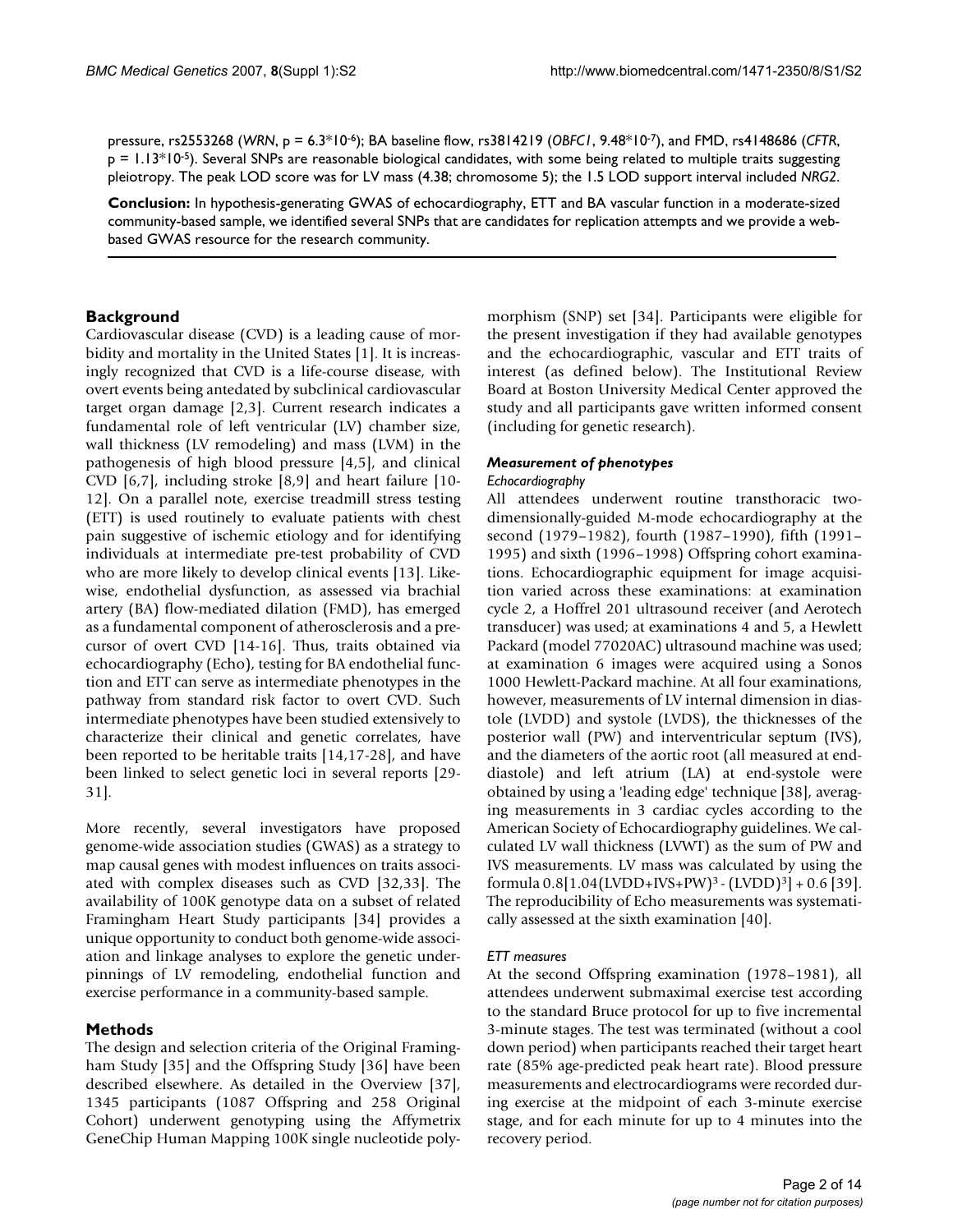#### *BA endothelial function*

As described previously [14], BA flow-mediated dilation (FMD; percent change in diameter from baseline; i.e. 100 \* [hyperemic diameter at 1 minute - baseline diameter]/ baseline diameter) and mean hyperemic flow velocity (cm/sec) were determined during the seventh clinical examination cycle (1998–2001). A Toshiba SSH-140A ultrasound system with a 7.5 MHz linear array transducer and commercially available software (Brachial Analyzer version 3.2.3, Medical Imaging Applications) were used. Investigators, blinded to participant clinical and genetic data, determined brachial artery diameter at baseline and 1 minute after reactive hyperemia induced by 5-minute forearm cuff occlusion. The coefficient of variation for baseline and hyperemic diameters were 0.5% and 0.7%, respectively.

Doppler flow was assessed at baseline and during reactive hyperemia using a 3.75 MHz carrier frequency and with correction for the insonation angle [41]. Mean baseline and hyperemic flow velocities were analyzed from digitized audio data using semiautomated signal averaging (Cardiovascular Engineering, Waltham, MA). Baseline and deflation flow measurements were reproducible on repeated analysis of 30 subjects with correlations of >0.98.

#### *Genotyping methods*

The Overview [37] details the genotyping performed with the Affymetrix 100K SNP GeneChip [http://gmed.bu.edu/](http://gmed.bu.edu/about/genotyping.html) [about/genotyping.html](http://gmed.bu.edu/about/genotyping.html)[34] and with the Marshfield STR marker set at the Mammalian Genotyping Service [http://](http://research.marshfieldclinic.org/genetics) [research.marshfieldclinic.org/genetics](http://research.marshfieldclinic.org/genetics).

#### *Statistical methods*

We generated normalized sex-specific residuals adjusting for the following covariates: for the echocardiographic phenotypes, age, sex, height, weight, smoking, systolic and diastolic blood pressure, hypertension treatment; for ETT measures, age, sex, body mass index, baseline heart rate, diabetes, smoking, ratio of total to high-density lipoprotein cholesterol, and treatment for hypertension (additional adjustments for select variables is detailed in Table 1); for BA function, a set of 15 covariates previously reported [14] to be associated with endothelial function in our sample (see Table 1). Covariates were from the same exam as the phenotype measures. Next, we used residuals for the phenotypes of interest to test for potential association with 100K SNPs using additive familybased association tests (FBAT) and linear regression models with general estimating equations (GEE; additive genetic models) to account for correlation among related individuals from nuclear families, as detailed in the Overview [37]. We chose 70,987 SNPS for association analysis that met the following criteria: autosomal SNPs with genotypic call rate ≥80%, minor allele frequency ≥10%,

Hardy-Weinberg equilibrium test  $p \ge 0.001$ , and  $\ge 10$ informative families for FBAT. The choice of an 80% genotyping call rate threshold may appear unusually liberal. We chose this threshold to be more inclusive in terms of associations reported. Also, the algorithm for the genotype calls was the Dynamic Modeling algorithm, which is less precise than other algorithms that have been introduced more recently. The association analyses were complemented by linkage analyses that used variance components methods and a subset of 100K markers and Marshfield STRs; the selection of markers and methods for calculating identity-by-descent are also described in the Overview [37].

We used an unfiltered approach and report the top 25 SNPs associated with echocardiographic traits, ETT measures and BA phenotypes (15, 5 and 5 SNPs, respectively; relative proportions chosen empirically because of the larger number of echocardiographic traits analyzed) according to their degree of statistical significance (lowest p values) in GEE and FBAT models separately. For echocardiographic phenotypes, we analyzed the mean of values for traits averaged across the 4 examinations, as well as traits at individual examinations separately. In order to evaluate potential pleiotropic effects, we examined SNP associations across related sets of traits and listed the top 25 SNPs with the lowest geometric mean of p values for all echocardiographic traits (averaged across the four examinations), for all ETT measures and for all BA traits (15, 5 and 5 SNPs, respectively, for the 3 groups). Because we analyzed individual echocardiographic traits at each of the four examinations, we also listed the top SNP associations based on the geometric mean of p values for these individual echocardiographic traits across the four examinations. Thus, we use the term 'pleiotropic effects' to refer to whether there were SNPs that were associated with multiple traits within the 3 subgroups. Additionally, we examined associations of SNPs in or within 200 Kb of the start or terminus of six selected genes (*ACE, AGT, AGTR1, ADRB1, VEGF, NOS3*) that have been previously reported to be associated with Echo, ETT and BA function phenotypes [30,42-51]. We view these analyses as exploratory because the coverage of the Affymetrix 100K GeneChip for these genes was quite limited.

#### **Results**

Table 1 lists the phenotypes analyzed from the three groups (Echo, ETT and BA endothelial function), the number of traits evaluated within each group, and the covariates included in regression models to create residuals. We observed moderate to high heritability of most of the traits evaluated (Table 1; estimates are multivariableadjusted, for covariates noted above under methods, and listed in table footnote). Heritability estimates were 52% for aortic root dimension, 36–40% for LV mass, internal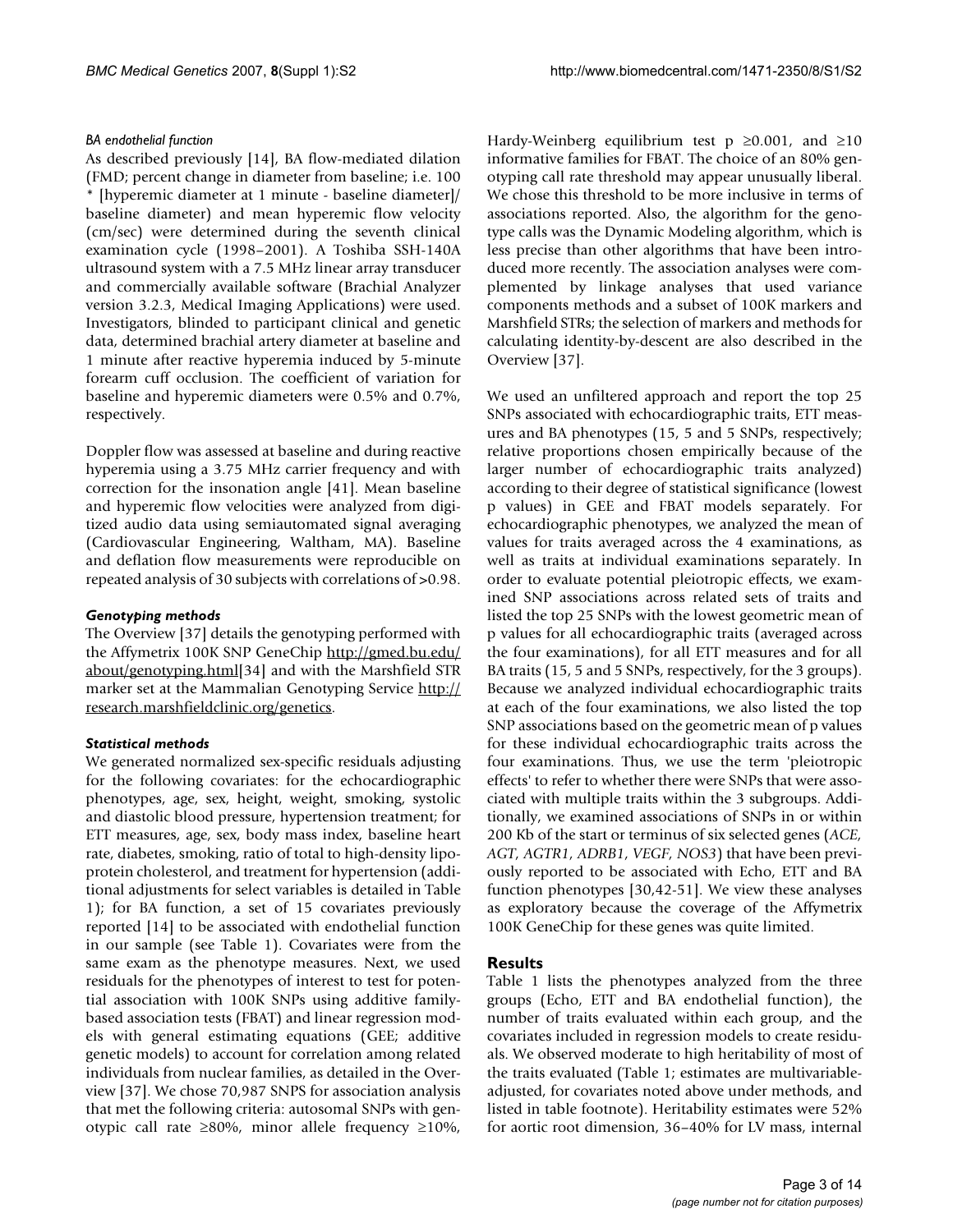| Trait                                                      | <b>Number of Traits*</b> | <b>Offspring Exam cycles</b> | <b>Adjustment</b>                     | Heritability |
|------------------------------------------------------------|--------------------------|------------------------------|---------------------------------------|--------------|
| A. Echocardiographic Traits Averaged Across 4 Examinations |                          |                              |                                       |              |
| LV mass (LVM)                                              | $\overline{10}$          | 2,4,5,6                      | - age- and sex-<br>- multivariable-** | 0.36         |
| LV diastolic dimension (LVDD)                              | $\overline{10}$          | 2,4,5,6                      |                                       | 0.38         |
| LV systolic dimension (LVDS)                               | 10                       | 2,4,5,6                      |                                       | 0.30         |
| LV wall thickness (LVWT)                                   | 10                       | 2,4,5,6                      |                                       | 0.41         |
| LV fractional shortening (LVFS)                            | 10                       | 2,4,5,6                      |                                       | 0.20         |
| Left atrial diameter (LAD)                                 | 10                       | 2,4,5,6                      |                                       | 0.25         |
| Aortic root diameter (AOR)                                 | 10                       | 2,4,5,6                      |                                       | 0.52         |
| <b>B. Exercise Treadmill Test (ETT) Traits</b>             |                          |                              |                                       |              |
| Stage 2 Exercise systolic blood pressure (SBP)             | $\overline{2}$           | $\mathbf{2}$                 | - age- and sex-<br>- multivariable-** | 0.28         |
| Stage 2 Exercise diastolic blood pressure (DBP)            | 2                        | 2                            |                                       | 0.22         |
| Stage 2 Exercise heart rate                                | 2                        | $\overline{2}$               |                                       | 0.25         |
| Post-exercise 3 minute recovery SBP                        | 2                        | $\overline{2}$               |                                       | 0.20         |
| Post-exercise 3 minute recovery DBP                        | 2                        | 2                            |                                       | 0.16         |
| Post-exercise 3 minute recovery heart rate                 | $\overline{2}$           | $\overline{2}$               |                                       | 0.40         |
| C. Brachial Artery (BA) Endothelial Function Traits        |                          |                              |                                       |              |
| Baseline BA diameter                                       | 2                        | 7                            | - age- and sex-<br>- multivariable-** | 0.25         |
| Baseline BA flow velocity                                  | 2                        | 7                            |                                       | 0.32         |
| BA flow-mediated dilation (FMD) percent                    | 2                        | 7                            |                                       | 0.19         |
| BA hyperemic flow velocity                                 | $\mathfrak z$            | 7                            |                                       | 0.06         |

#### **Table 1: Echocardiographic, exercise testing and brachial artery function traits analyzed in participants with 100K genotype data**

BA = brachial artery. LV = left ventricular. SBP = systolic blood pressure. DBP = diastolic blood pressure.

\* For Echo traits, the phenotypes listed include those based on averaged values across 4 examinations. Overall, the number of Echo phenotypes includes individual traits at each exam ( $\times$  2 for two levels of adjustment in models) plus the averaged traits across 4 exams ( $\times$  2 for two levels of adjustment in models) listed above. For ETT and BA traits, the number of individual traits includes traits at single exams (× 2 for two levels of adjustment in models).

\*\*covariates in multivariable models include:

For Echo phenotypes: age, sex, height, weight, smoking, systolic blood pressure, diastolic blood pressure, hypertension treatment.

For ETT phenotypes: age, sex, BMI, diabetes, current smoking, baseline heart rate, hypertension treatment, total/HDL cholesterol. Additional adjustments were ETT phenotype-specific: Exercise SBP was also adjusted for systolic BP at rest; exercise DBP for diastolic BP at rest; exercise heart rate for heart rate at rest; Recovery SBP for systolic BP at rest, systolic BP during second stage of exercise, and peak systolic BP during exercise; Recovery DBP for diastolic BP at rest, diastolic BP during second stage of exercise, and peak diastolic BP during exercise; and recovery heart rate for heart rate at rest, during second stage of exercise, and peak heart rate during exercise.

For BA phenotypes: age, sex, mean arterial pressure, pulse pressure, heart rate, diabetes, body mass index, fasting blood glucose, prevalent cardiovascular disease, hormone replacement therapy use, walk test before and after BA test, Total/HDL cholesterol, smoking within 6 hrs of BA test, hypertension, lipid-lowering treatment use.

dimensions and LVWT, and 25% for LA size. Estimates for ETT measures varied from 41% for post-exercise recovery heart rate, 28% for exercise systolic blood pressure, and 16–25% for other phenotypes. For BA function, baseline flow velocity and vessel diameter were most heritable (32 and 25%, respectively) and hyperemic flow the least (6%), with intermediate values for FMD (19%).

Results of all association analyses and detailed linkage results are web-posted at [http://ncbi.nlm.nih.gov/](http://ncbi.nlm.nih.gov/projects/gap/cgi-bin/study.cgi?id=phs000007) [projects/gap/cgi-bin/study.cgi?id=phs000007](http://ncbi.nlm.nih.gov/projects/gap/cgi-bin/study.cgi?id=phs000007), the database of genotype and phenotype public repository (dbGaP) at the National Center for Biotechnology Information. Overall, nine SNPs yielded a p value <10-5 in either GEE or FBAT models for Echo traits. Eleven SNPs were associated with ETT traits with a p value <10-5, and one SNP yielded a p value below this threshold for BA function traits. A conservative Bonferroni correction for the number of statistical tests (0.05/1,000,000) yields an approximate threshold of genome-wide significance of 5\*10-8.

Table 2A displays the 25 most significantly associated SNPs in GEE analyses (15 for echo phenotypes; 5 each for ETT and BA phenotypes; additive genetic models) sorted by p values along with the corresponding p value using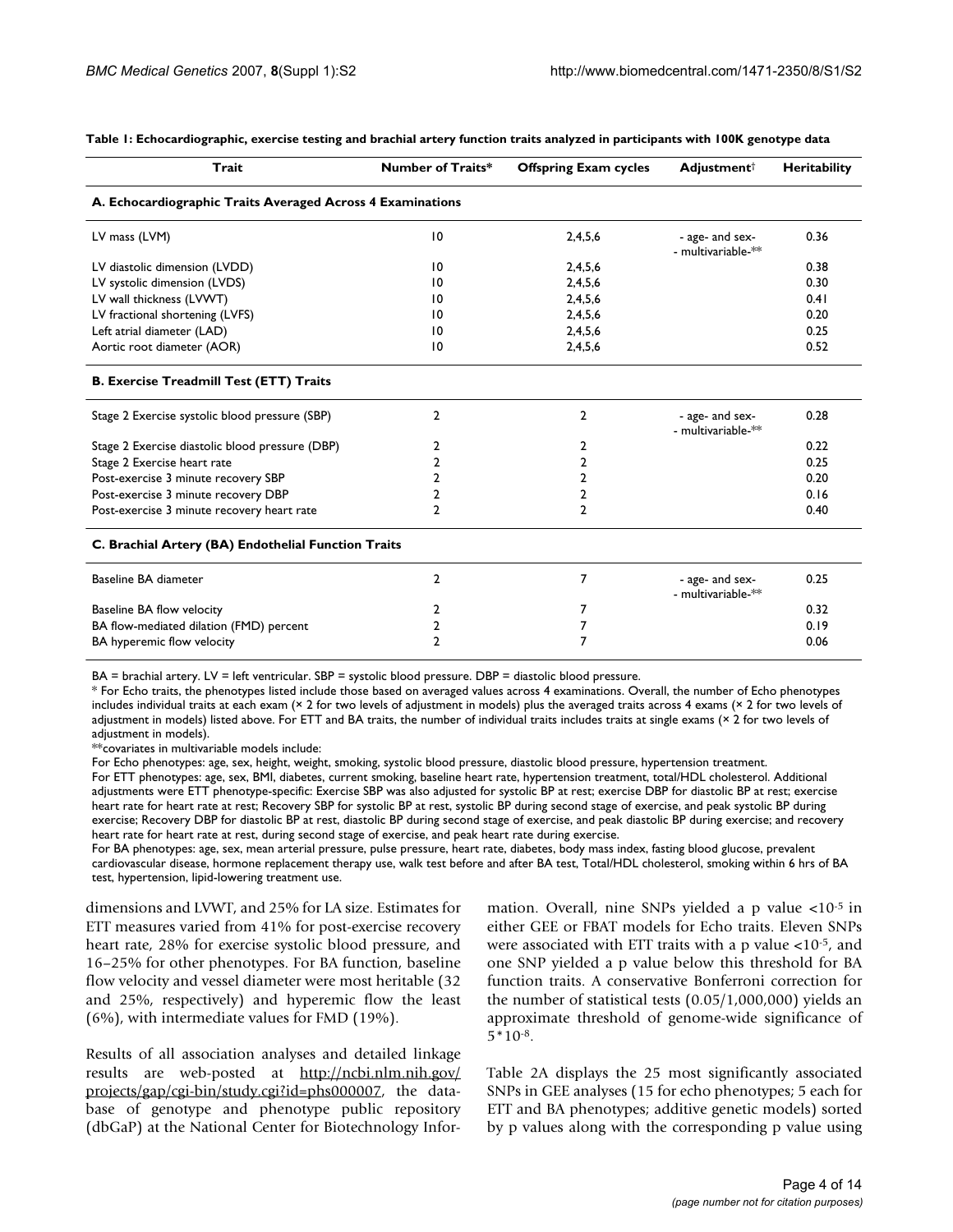FBAT. The top SNPs associated with averaged Echo traits included: rs1379659 and rs666088 (both in *SLIT2*) with LV diastolic dimension, rs1935881 (*FAM5C*) and rs10493389 (*PDE4B*) with LA diameter, and rs10504543 (*KCNB2*) with LV systolic dimension. The top SNPs associated with ETT traits included: rs6847149 (*NOLA1*) and rs2056387 (*RYR2*) with stage 2 exercise heart rate, and rs2553268 (*WRN*) with stage 2 exercise systolic blood pressure. The top 5 SNPs associated with BA traits included rs3814219 (*OBFC1*) and rs10515508 (*NRG2*) with BA baseline flow, and rs4148686 (*CFTR*) with FMD. Only one of these SNPs (*SLIT2*) had a p value < 10-3 in FBAT.

Table 2B lists the top 25 SNPs associated with phenotypes in FBAT along with corresponding p values in GEE models. Only one of these SNPs (rs1959290 associated with LV systolic dimension) had a p value  $< 10^{-3}$  in GEE models. The top 5 SNPs associated with ETT traits included rs1029947 and rs1029946 (both in *PRKAG2*) with heart rate at 3 minutes of post-exercise recovery. The top 5 SNPs associated with BA traits included rs2389866 (*PDE5A*).

Table 2C lists the magnitude and the location of loci with LOD scores that exceeded 2.0. The peak LOD scores were: for Echo traits, 4.38 (chromosome 5) for LV mass and 4.23 (chromosome 3) for aortic root size; for ETT traits, 2.93 (chromosome 5), 2.46 (chromosome 1), and 2.43 (chromosome 22) for heart rate during stage 2 of exercise; for BA traits, 2.14 (chromosome 8) for baseline flow velocity.

Table 3 evaluates the potential pleiotropic effect of SNPs by evaluating the geometric mean of p values for associations across averaged echo, and single-exam ETT and BA traits, and by relating them to the individual Echo traits across 4 examinations. SNPs associated with 4 genes (*SLIT2, WDR72, UBE2L3 and KCNB2*) were related to individual echo traits across examinations, as well as associated with the averaged Echo traits. Likewise, *RYR2* was associated with a low geometric p value when related to all ETT traits across the examination.

Table 4A–C displays results of association of Echo, ETT and BA function traits with SNPs in proximity to 6 genes (within 200 Kb of the start or terminus) chosen from the published literature; as noted earlier, the Affymetrix 100K GeneChip does not cover SNPs within these genes adequately. We observed weak associations of several SNPs in proximity to the genes of interest and Echo, ETT and BA function traits, none of which had a p value  $< 10^{-3}$ ). It is noteworthy, though, that several SNPs in proximity to *ADRB1, AGT*, and *AGTR1* were associated weakly (p value of 0.05 to 10-3) with several Echo, ETT and BA function phenotypes.

# **Discussion**

# *Principal findings*

We report results of GWAS of Echo, ETT and BA function traits in a moderate-size community-based sample using several complementary analytical approaches. Our principal findings are five-fold. First, we observed modest to strong evidence of heritability for several Echo, ETT and BA function traits, underscoring the contribution of additive genetic effects to interindividual variation in these traits. Our heritability findings confirm prior reports for some of the traits [18,20,22,23,27,28,52], including from our group [14,24]. Second, notwithstanding the modestto-high heritability, none of the SNP-trait associations we observed achieved genome-wide significance (conservative Bonferroni correction p of 5\*10-8). Therefore, any associations presented should be viewed as hypothesisgenerating, with need for replication in additional samples. Third, our investigation highlights some of the challenges inherent in the interpretation of GWAS results. We did not observe any overlap between the top SNPs noted in GEE-based versus FBAT-based analyses, in part due to the inherent differences in the two analytical methods (see Overview for details [37]). Fourth, notwithstanding the lack of genome-wide statistical significance, our data do suggest several interesting biological candidates among the SNPs most strongly associated with different traits in the various analytical approaches (see discussion below). Fifth, we were quite limited in our ability to replicate findings for genetic variants previously associated with the traits that we investigated because specific coverage of such genetic variation in these candidates was limited in the Affymetrix 100K GeneChip. Therefore, the lack of replication of SNPs in proximity to 6 genes previously reported to be associated with Echo, ETT and BA traits should be interpreted with great caution. It is interesting that several weak associations (p between  $0.05$  and  $10^{-3}$ ) were observed between traits in the three groups and SNPs in proximity to selected candidate genes evaluated (*ADRB1*, *AGT* and *AGTR1*).

# *Potential biological candidates among observed associations*

In our GWAS of Echo traits, a SNP in *SLIT2* was associated with Echo LV diastolic dimension in several analyses. *SLIT2* is an evolutionarily highly conserved gene that encodes a putative secreted protein, which contains conserved protein-protein interaction domains including leucine-rich repeats and epidermal growth factor-like motifs [53]. The gene has multiple effects but has been recently identified to have a novel role in vascular function by contributing to migratory mechanisms in vascular smooth muscle cells [54]. Likewise, the associations of LV mass with *HSPA8*, and of LA size with *PDE4B* are consistent with the key role of heat shock protein expression [55] and T-cell mediated immune responses [56], respectively,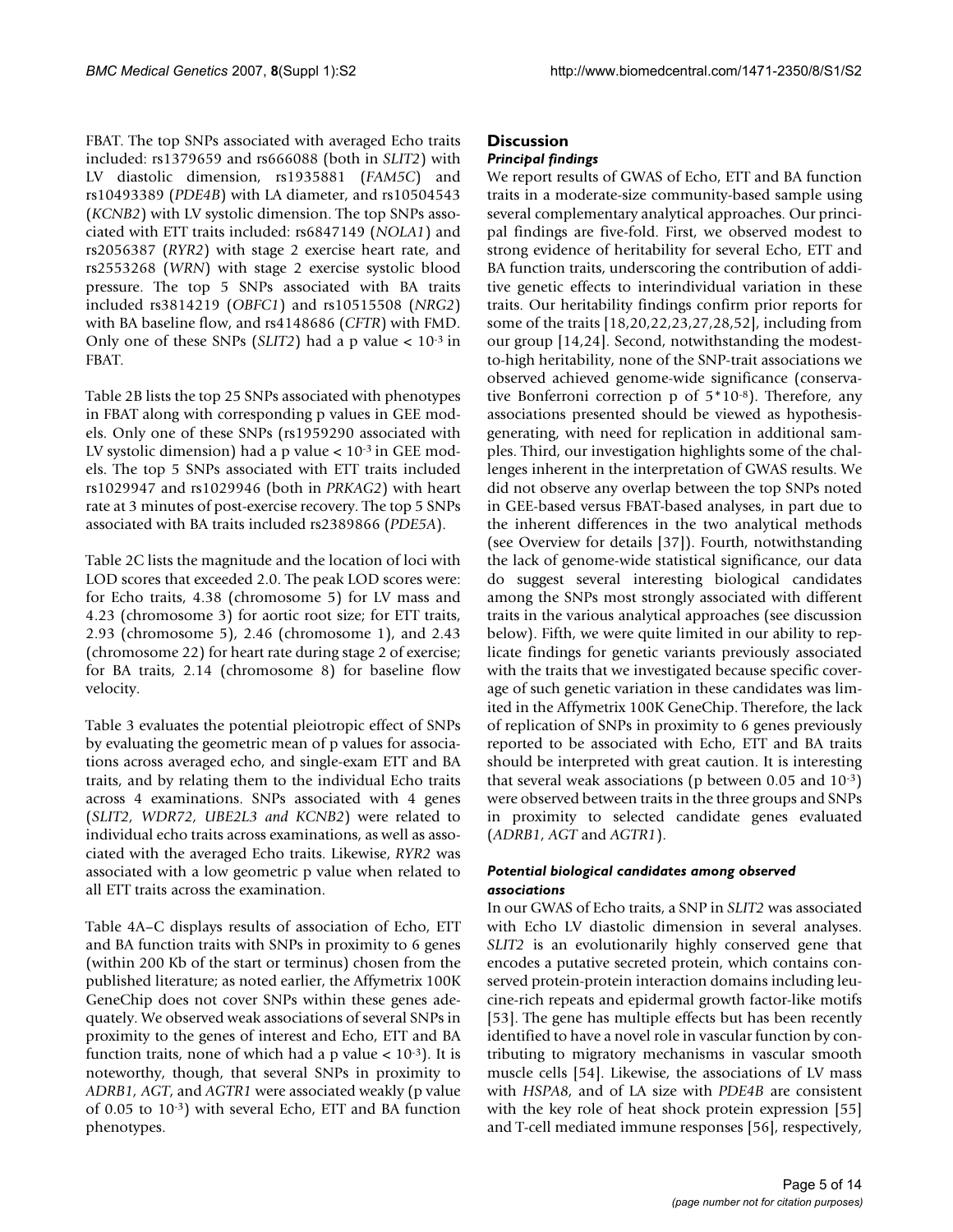**Table 2: Top associations for Echo, ETT and BA function traits based on lowest p value for GEE test (2a), FBAT (2b), and Linkage (2c)\***

| 2A. Top Associations based on lowest GEE p values                               |            |                |                          |                    |                     |                             |  |  |
|---------------------------------------------------------------------------------|------------|----------------|--------------------------|--------------------|---------------------|-----------------------------|--|--|
| Trait                                                                           | <b>SNP</b> | Chromosome     | <b>Physical position</b> | <b>GEE p-value</b> | <b>FBAT p-value</b> | In/near Gene (within 60 kb) |  |  |
| I. Top 15 SNPs associated with Echocardiographic Traits (Averaged across exams) |            |                |                          |                    |                     |                             |  |  |
| LV diastolic dimension                                                          | rs1379659  | 4              | 20296952                 | $1.17*10-7$        | 0.001               | SLIT <sub>2</sub>           |  |  |
| LV fractional shortening                                                        | rs366676   | 6              | 88774485                 | $2.44*10-6$        | 0.059               | <b>SPACA1</b>               |  |  |
| LV diastolic dimension                                                          | rs666088   | 4              | 20171404                 | $5.10*10-6$        | 0.008               | SLIT <sub>2</sub>           |  |  |
| LV systolic dimension                                                           | rs10504543 | 8              | 73941196                 | $5.18*10-6$        | 0.247               | KCNB <sub>2</sub>           |  |  |
| Left atrial diameter                                                            | rs1935881  | $\mathbf{I}$   | 186798043                | $5.56*10-6$        | 0.003               | FAM5C                       |  |  |
| LV mass                                                                         | rs10498091 | $\overline{2}$ | 221724949                | $5.68*10-6$        | 0.162               |                             |  |  |
| Left atrial diameter                                                            | rs10493389 | T              | 66022886                 | $6.56*10-6$        | 0.119               | PDE4B                       |  |  |
| LV diastolic dimension                                                          | rs4920799  | 5              | 84642284                 | $6.84*10-6$        | 0.041               |                             |  |  |
| LV wall thickness                                                               | rs10519181 | 15             | 76076030                 | $1.04*10-5$        | 0.027               | TBC1D2B                     |  |  |
| LV diastolic dimension                                                          | rs6104740  | 20             | 11284809                 | $1.15*10-5$        | 0.021               |                             |  |  |
| LV diastolic dimension                                                          | rs2900208  | 12             | 11769731                 | $1.20*10-5$        | 0.021               | ETV6                        |  |  |
| LV systolic dimension                                                           | rs3766377  | $\mathbf{I}$   | 157613632                | $1.25*10-5$        | 0.032               | CD244                       |  |  |
| LV diastolic dimension                                                          | rs10511762 | 9              | 25621130                 | $1.29*10-5$        | 0.002               | <b>TUSCI</b>                |  |  |
| LV mass                                                                         | rs4936770  | П              | 122434085                | $1.37*10-5$        | 0.019               | HSPA8                       |  |  |
| LV diastolic dimension                                                          | rs4485619  | 20             | 11251676                 | $1.57*10-5$        | 0.043               |                             |  |  |
| II. Top 5 SNPs associated with ETT Traits                                       |            |                |                          |                    |                     |                             |  |  |
| Stage 2 Exercise heart rate                                                     | rs6847149  | 4              | 111157701                | $2.74*10-6$        | 0.014               | <b>NOLAI</b>                |  |  |
| Stage 2 Exercise heart rate                                                     | rs2819770  | ı              | 234237045                | $3.53*10-6$        | 0.010               | RYR <sub>2</sub>            |  |  |
| Post-exercise 3 minute recovery SBP                                             | rs746463   | П              | 109501154                | 4.88*10-6          | 0.564               |                             |  |  |
| Stage 2 Exercise heart rate                                                     | rs2056387  | ı              | 234250153                | $5.17*10-6$        | 0.002               | RYR <sub>2</sub>            |  |  |
| Stage 2 Exercise SBP                                                            | rs2553268  | 8              | 31055898                 | $6.32*10-6$        | 0.001               | <b>WRN</b>                  |  |  |
| III. Top 5 SNPs associated with BA endothelial function Traits                  |            |                |                          |                    |                     |                             |  |  |
| Baseline BA flow velocity                                                       | rs3814219  | 10             | 105637085                | $9.48*10-7$        | 0.325               | OBFCI                       |  |  |
| <b>BA FMD percent</b>                                                           | rs4148686  | 7              | 116728468                | $1.13*10-5$        | 0.025               | <b>CFTR</b>                 |  |  |
| Baseline BA flow velocity                                                       | rs1471639  | 4              | 33552277                 | $1.26*10-5$        | 0.001               |                             |  |  |
| Baseline BA diameter                                                            | rs1045182  | 6              | 116705168                | $1.44*10-5$        | 0.058               | <b>TSPYLI</b>               |  |  |
| Baseline BA flow velocity                                                       | rs10515508 | 5              | 139355254                | $1.71*10-5$        | 0.016               | NRG <sub>2</sub>            |  |  |
| 2B. Top associations based on lowest FBAT p value                               |            |                |                          |                    |                     |                             |  |  |
| Trait                                                                           | <b>SNP</b> | Chromosome     | <b>Physical position</b> | <b>GEE p-value</b> | <b>FBAT p-value</b> | In/near Gene (within 60 kb) |  |  |
| I. Top 15 SNPs associated with Echocardiographic Traits (Averaged across exams) |            |                |                          |                    |                     |                             |  |  |
| LV systolic dimension                                                           | rs1392284  | 3              | 14584100                 | 0.139              | $6.39*10-6$         | WDR52                       |  |  |
| LV fractional shortening                                                        | rs10515040 | 17             | 48859319                 | 0.211              | $1.29*10-5$         |                             |  |  |
| LV fractional shortening                                                        | rs9312006  | 3              | 8234491                  | 0.002              | $1.64*10-5$         |                             |  |  |
| LV systolic dimension                                                           | rs10504591 | 8              | 76199715                 | 0.046              | $1.95*10-5$         |                             |  |  |
| LV fractional shortening                                                        | rs448458   | 15             | 60591780                 | 0.206              | $2.26*10-5$         |                             |  |  |
| LV diastolic dimension                                                          | rs580859   | 13             | 68030441                 | 0.046              | $2.68*10-5$         |                             |  |  |
| LV systolic dimension                                                           | rs1959290  | 4              | 86208482                 | $2.07*10-5$        | $6.42*10-5$         |                             |  |  |
| Aortic root diameter                                                            | rs2468680  | 8              | 140590402                | 0.690              | $6.12*10-5$         |                             |  |  |
| LV systolic dimension                                                           | rs448458   | 15             | 60591780                 | 0.019              | $5.60*10-5$         |                             |  |  |
| LV systolic dimension                                                           | rs2918268  | 5              | 148586949                | 0.574              | $4.82*10-5$         | ABLIM3                      |  |  |
| LV mass                                                                         | rs965036   | 6              | 20099022                 | 0.033              | $3.69*10-5$         |                             |  |  |
| Left atrial diameter                                                            | rs1701821  | $\overline{7}$ | 112544622                | 0.137              | $3.66*10-5$         |                             |  |  |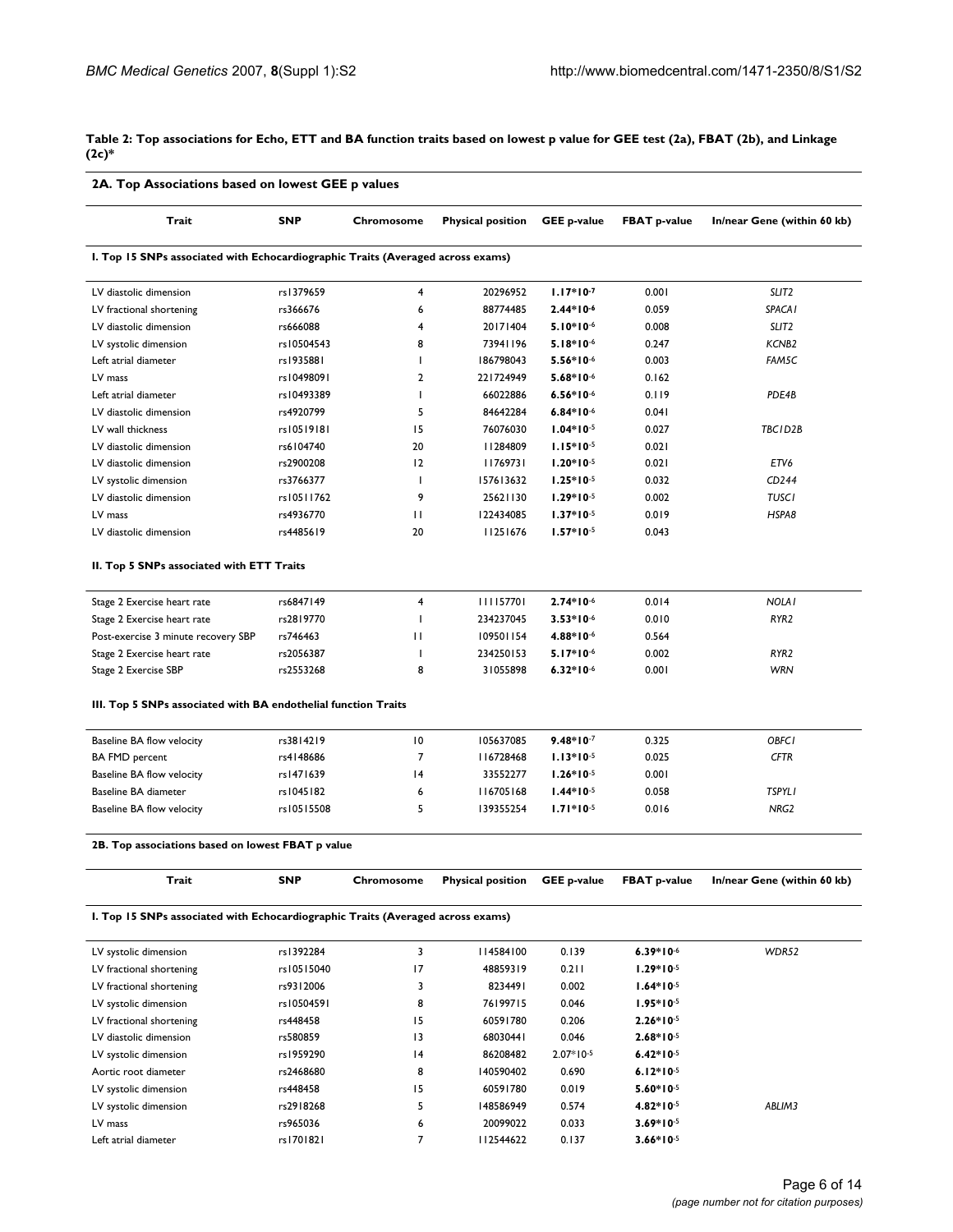| Aortic root diameter     | rs7544568  | 3830830  | 0.194 | $3.21*10-5$ |
|--------------------------|------------|----------|-------|-------------|
| LV fractional shortening | rs10504591 | 76199715 | 0.112 | $2.92*10-5$ |
| LV diastolic dimension   | rs1488745  | 1976802  | 0.141 | $2.72*10-5$ |
|                          |            |          |       |             |

#### **Table 2: Top associations for Echo, ETT and BA function traits based on lowest p value for GEE test (2a), FBAT (2b), and Linkage (2c)\*** *(Continued)*

#### **II. Top 5 SNPs associated with ETT Traits**

| Post-exercise 3 minute recovery SBP           | rs2016718 | 8 | 96813381  | 0.006 | $2.20*10-7$ |        |
|-----------------------------------------------|-----------|---|-----------|-------|-------------|--------|
| Post-exercise 3 minute recovery heart<br>rate | rs1029947 |   | 150713400 | 0.013 | $9.20*10-7$ | PRKAG2 |
| Post-exercise 3 minute recovery heart<br>rate | rs1029946 |   | 150713454 | 0.022 | $3.89*10-6$ | PRKAG2 |
| Stage 2 Exercise heart rate                   | rs1958055 | 4 | 33254537  | 0.040 | $8.55*10-6$ | NPAS3  |
| Post-exercise 3 minute recovery SBP           | rs7828552 | 8 | 71862761  | 0.057 | $9.34*10-6$ | XRG9   |

#### **III. Top 5 SNPs associated with BA endothelial function Traits**

| BA hyperemic flow velocity | rs1859634   |                | 100758808 | 0.030 | $1.21*10-5$ | AK124120 |
|----------------------------|-------------|----------------|-----------|-------|-------------|----------|
| <b>BA FMD percent</b>      | rs I 106494 | $\overline{4}$ | 62201734  | 0.003 | $1.61*10-5$ | KCNH5    |
| BA hyperemic flow velocity | rs2389866   |                | 120872866 | 0.423 | $2.12*10-5$ | PDE5A    |
| Baseline BA diameter       | rs774227    | ۰              | 91273496  | 0.002 | $2.34*10-5$ | NFIL3    |
| Baseline BA diameter       | rs10502887  | 18             | 43433881  | 0.002 | $2.79*10-5$ |          |

#### **2C. Magnitude and location of peak LOD scores** ≥**2.0 for Echo, ETT and BA function traits**

| Trait                                                      | SNP or<br><b>STR</b> | Chromosome     | <b>Physical position</b> | <b>Maximum</b><br><b>LOD</b> score | <b>LOD-1.5</b><br>interval | LOD+1.5 interval |
|------------------------------------------------------------|----------------------|----------------|--------------------------|------------------------------------|----------------------------|------------------|
| I. Echocardiographic Traits (Averaged across examinations) |                      |                |                          |                                    |                            |                  |
| LV mass                                                    | rs10515509           | 5              | 139270238                | 4.37                               | 133816612                  | 150634674        |
| Aortic root diameter                                       | rs10513442           | 3              | 154474088                | 4.22                               | 150552924                  | 161813142        |
| LV wall thickness                                          | rs3813713            | 10             | 51241137                 | 3.16                               | 32818116                   | 58684005         |
| LV wall thickness                                          | rs10511550           | 9              | 10638555                 | 3.11                               | 10220368                   | 15384347         |
| LV fractional shortening                                   | AFM254vel            | 3              | 198506417                | 2.78                               | 195278503                  | 199138789        |
| LV wall thickness                                          | rs2438085            | $\overline{2}$ | 105339005                | 2.59                               | 103478258                  | 106924695        |
| Left atrial diameter                                       | rs7327514            | 3              | 78334100                 | 2.55                               | 68655834                   | 90511230         |
| LV wall thickness                                          | rs1719               | 15             | 83149176                 | 2.45                               | 64238853                   | 86738287         |
| LV mass                                                    | rs10489725           |                | 181172198                | 2.41                               | 176249023                  | 201595809        |
| LV mass                                                    | rs1989051            | 8              | 129363300                | 2.38                               | 127811630                  | 133926399        |
| LV wall thickness                                          | GATA164B<br>08       | 3              | 8560016                  | 2.25                               | 2183832                    | 20875136         |
| <b>II. ETT Traits</b>                                      |                      |                |                          |                                    |                            |                  |
| Stage 2 Exercise heart rate                                | rs190982             | 5              | 88259176                 | 2.93                               | 71236666                   | 96112374         |
| Stage 2 Exercise heart rate                                | GATA165C<br>03       |                | 60383884                 | 2.46                               | 43070922                   | 67006164         |
| Stage 2 Exercise heart rate                                | rs7286558            | 22             | 20504737                 | 2.43                               | 15786453                   | 25685518         |
| Stage 2 Exercise heart rate                                | rs10483844           | 4              | 71902088                 | 2.39                               | 53240301                   | 74937294         |
| <b>III. BA Endothelial Function Traits</b>                 |                      |                |                          |                                    |                            |                  |
| Baseline BA flow velocity                                  | rs1425727            | 8              | 25642697                 | 2.14                               | 19459783                   | 32261074         |
| <b>BA FMD percent</b>                                      | D <sub>2</sub> ISII  | 21             | 19476134                 | 2.13                               | 10000969                   | 27037800         |
| Baseline BA flow velocity                                  | rs3007456            | 9              | 42925816                 | 2.12                               | 36878975                   | 76736108         |

\*SNPs are ordered by GEE p values. dbSNP positions are from NCBI Build 35 (hg17). Abbreviations as in Table 1. The number of informative families for FBAT analyses ranged from a minimum of 80 to a maximum of 210.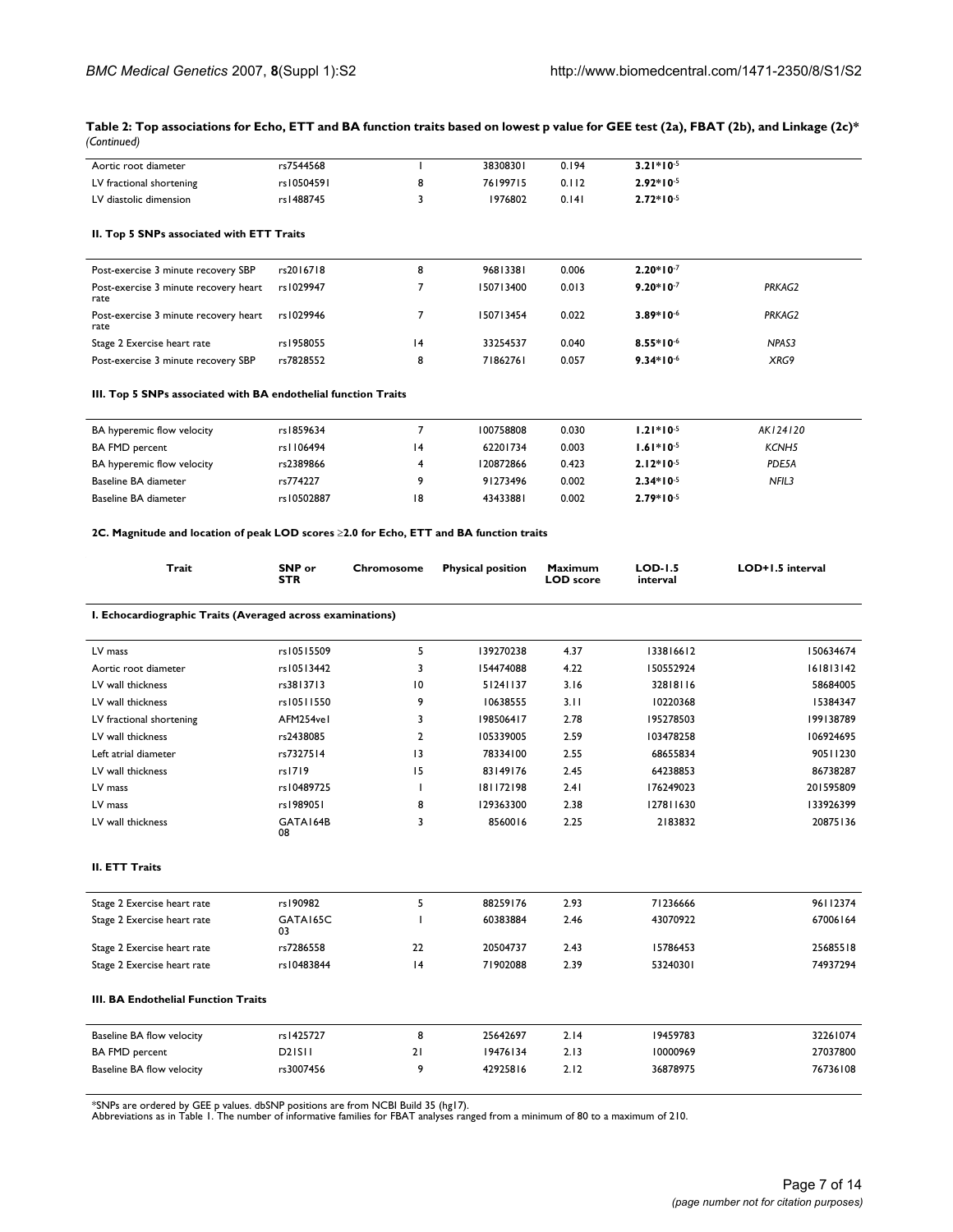| Trait                                                                                | <b>SNP</b> | Chromosome     | Physical position GEE p-value |        | In/near Gene (within 60 kb) |
|--------------------------------------------------------------------------------------|------------|----------------|-------------------------------|--------|-----------------------------|
| IA. Top 15 SNPs associated with Echocardiographic Traits across individual exams     |            |                |                               |        |                             |
| LV diastolic dimension                                                               | rs4920799  | 5              | 84642284                      | 0.001  |                             |
| LV diastolic dimension                                                               | rs1379659  | 4              | 20296952                      | 0.001  | SLIT <sub>2</sub>           |
| Aortic root diameter                                                                 | rs26438    | 5              | 165221499                     | 0.001  |                             |
| LV mass                                                                              | rs473664   | 15             | 51598287                      | 0.0016 | WDR72                       |
| Aortic root diameter                                                                 | rs10488825 | П              | 81688520                      | 0.0017 |                             |
| LV mass                                                                              | rs10498091 | 2              | 221724949                     | 0.0017 |                             |
| LV diastolic dimension                                                               | rs10514431 | 16             | 76498035                      | 0.0018 | KIAA1576                    |
| LV diastolic dimension                                                               | rs10505599 | 8              | 133812159                     | 0.0019 | FLJ33069                    |
| LV systolic dimension                                                                | rs10504543 | 8              | 73941196                      | 0.0019 | KCNB <sub>2</sub>           |
| LV diastolic dimension                                                               | rs2900208  | 12             | 11769731                      | 0.0019 | ETV6                        |
| LV mass                                                                              | rs861857   | 22             | 20306894                      | 0.0022 | UBE2L3                      |
| LV systolic dimension                                                                | rs10501940 | П              | 99440078                      | 0.0023 | CNTN5                       |
| LV systolic dimension                                                                | rs707025   | $\overline{2}$ | 155014031                     | 0.0023 | GALNT13                     |
| Aortic root diameter                                                                 | rs1395204  | 18             | 4477509                       | 0.0025 |                             |
| LV diastolic dimension                                                               | rs10513272 | 9              | 116143601                     | 0.0026 | <b>PAPPA</b>                |
| IB. Top 15 SNPs associated with Averaged Echocardiographic Traits (across LV traits) |            |                |                               |        |                             |
| Across LV phenotypes                                                                 | rs1379659  | 4              | 20296952 0.0007               |        | SLIT <sub>2</sub>           |
|                                                                                      | rs10498091 | 2              | 221724949                     | 0.0009 |                             |
|                                                                                      | rs861857   | 22             | 20306894 0.001                |        | UBE2L3                      |
|                                                                                      | rs473664   | 15             | 51598287                      | 0.0012 | WDR72                       |
|                                                                                      | rs3766377  | T              | 157613632                     | 0.0016 | CD244                       |
|                                                                                      | rs10504543 | 8              | 73941196                      | 0.0017 | KCNB <sub>2</sub>           |
|                                                                                      | rs10518462 | 4              | 126562521                     | 0.0018 |                             |
|                                                                                      | rs1959289  | 14             | 86208319                      | 0.0026 |                             |
|                                                                                      | rs667269   | 3              | 175822307                     | 0.0027 |                             |
|                                                                                      | rs1959290  | 4              | 86208482 0.0027               |        |                             |
|                                                                                      | rs1959291  | 4              | 86208525                      | 0.0027 |                             |
|                                                                                      | rs10485104 | 6              | 165966351                     | 0.0030 | PDE10A                      |
|                                                                                      | rs10491574 | 9              | 116701992                     | 0.0030 | ASTN <sub>2</sub>           |
|                                                                                      | rs707025   | 2              | 155014031                     | 0.0032 | GALNT13                     |
|                                                                                      | rs525960   | I.             | 149310939 0.0033              |        | LCE5A                       |
| II. Top 5 SNPs associated with ETT Traits (across traits)                            |            |                |                               |        |                             |
| Across phenotypes                                                                    | rs1560916  | 17             | 28973892                      | 0.0101 | <b>ACCN1</b>                |
|                                                                                      | rs1432214  | $\overline{2}$ | 137712255                     | 0.0106 |                             |
|                                                                                      | rs10512056 | 9              | 76835140 0.0112               |        | LOC442425                   |
|                                                                                      | rs2056387  | I              | 234250153 0.0115              |        | RYR <sub>2</sub>            |
|                                                                                      | rs6560812  | 10             | 2363105 0.0132                |        |                             |
| III. Top 5 SNPs associated with BA endothelial Traits (across traits)                |            |                |                               |        |                             |
| Across phenotypes                                                                    | rs2912991  | 7              | 52684247                      | 0.0029 |                             |
|                                                                                      | rs10510677 | 3              | 36168070                      | 0.007  |                             |
|                                                                                      | rs10493052 | T              | 33614778                      | 0.007  | ZNF31                       |
|                                                                                      | rs7155941  | 14             | 41681710                      | 0.008  |                             |
|                                                                                      | rs1954627  | 14             | 41689011 0.009                |        |                             |

**Table 3: Top associations ordered by geometric mean of GEE p-values across traits (3 groups) and across examinations (echo traits)**

dbSNP positions are from NCBI Build 35 (hg17).

Abbreviations as in Table 1.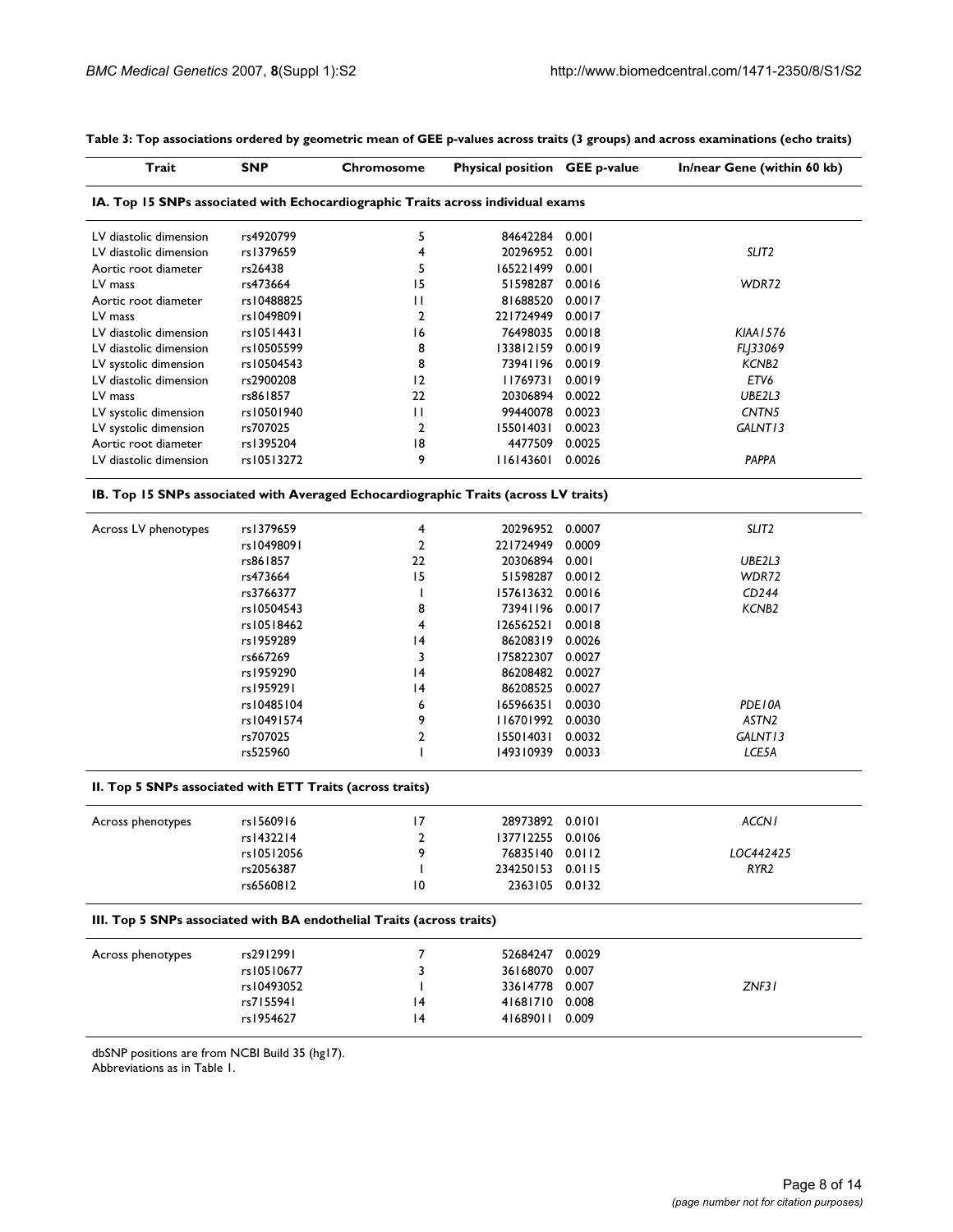#### **Table 4: Associations of traits with SNPs in or near (up to 200 kb away) 6 well-replicated genes in the published literature with a pvalue < 0.05 in either FBAT or GEE.**

**4A. Associations of averaged echo traits**

| <b>Candidate Gene</b> | FHS 100K SNP                                                         | <b>Physical Position</b> | Trait                                             | <b>GEE p-value</b> | <b>FBAT p-value</b> |  |  |  |  |
|-----------------------|----------------------------------------------------------------------|--------------------------|---------------------------------------------------|--------------------|---------------------|--|--|--|--|
| ACE                   | no SNP was associated with a p value < 0.05 for any LV trait studies |                          |                                                   |                    |                     |  |  |  |  |
| <b>ADRBI</b>          | rs10510001                                                           | 115962372                | LV diastolic dimension                            | 0.004              | 0.0002              |  |  |  |  |
|                       | rs10510001                                                           | 115962372                | LV systolic dimension                             | 0.001              | 0.001               |  |  |  |  |
|                       | rs10510000                                                           | 115961985                | LV diastolic dimension                            | 0.052              | 0.001               |  |  |  |  |
|                       | rs10510000                                                           | 115961985                | LV systolic dimension                             | 0.059              | 0.001               |  |  |  |  |
|                       | rs7902873                                                            | II5884949                | LV diastolic dimension                            | 0.467              | 0.002               |  |  |  |  |
|                       | rs10509999                                                           | 115917269                | LV diastolic dimension                            | 0.136              | 0.003               |  |  |  |  |
|                       | rs180940                                                             | 115712401                | LV wall thickness                                 | 0.003              | 0.072               |  |  |  |  |
|                       | rs180934                                                             | 115720720                | LV wall thickness                                 | 0.005              | 0.090               |  |  |  |  |
|                       | rs180935                                                             | 115720249                | LV wall thickness                                 | 0.005              | 0.160               |  |  |  |  |
|                       | rs998334                                                             | 115957002                | LV diastolic dimension                            | 0.289              | 0.005               |  |  |  |  |
|                       | rs7902873                                                            | II5884949                | LV systolic dimension                             | 0.249              | 0.006               |  |  |  |  |
|                       | rs10509999                                                           | 115917269                | LV systolic dimension                             | 0.036              | 0.008               |  |  |  |  |
|                       | rs180935                                                             | II5720249                | LV mass                                           | 0.011              | 0.409               |  |  |  |  |
|                       | rs180934                                                             | 115720720                | LV mass                                           | 0.015              | 0.411               |  |  |  |  |
|                       | rs7902873                                                            | II5884949                | LV mass                                           | 0.646              | 0.016               |  |  |  |  |
|                       | rs998334                                                             | 115957002                | LV systolic dimension                             | 0.110              | 0.018               |  |  |  |  |
|                       | rs10510001                                                           | 115962372                | LV fractional shortening                          | 0.021              | 0.056               |  |  |  |  |
|                       | rs10510000                                                           | 115961985                | LV fractional shortening                          | 0.382              | 0.027               |  |  |  |  |
|                       | rs180940                                                             | 115712401                | LV mass                                           | 0.029              | 0.303               |  |  |  |  |
|                       | rs10510001                                                           | 115962372                | LV mass                                           | 0.393              | 0.040               |  |  |  |  |
|                       | rs6585258                                                            | 115739125                | LV mass                                           | 0.047              | 0.481               |  |  |  |  |
|                       | rs10510000                                                           | 115961985                | LV mass                                           | 0.335              | 0.048               |  |  |  |  |
| AGT                   | rs10495300                                                           | 227188497                | Left atrial diameter                              | 0.095              | 0.001               |  |  |  |  |
|                       | rs2478518                                                            | 227174605                | LV fractional shortening                          | 0.028              | 0.238               |  |  |  |  |
|                       | rs1202585                                                            | 227309949                | LV wall thickness                                 | 0.030              | 0.028               |  |  |  |  |
|                       | rs2180478                                                            | 227295655                | LV diastolic dimension                            | 0.800              | 0.030               |  |  |  |  |
|                       | rs758216                                                             | 227005969                | Aortic root diameter                              | 0.031              | 0.341               |  |  |  |  |
|                       | rs1202524                                                            | 227257907                | LV diastolic dimension                            | 0.323              | 0.037               |  |  |  |  |
|                       | rs2478518                                                            | 227174605                | LV systolic dimension                             | 0.038              | 0.467               |  |  |  |  |
|                       | rs731824                                                             | 227329806                | Left atrial diameter                              | 0.043              | 0.399               |  |  |  |  |
| <b>AGTRI</b>          | rs1202585<br>rs1059502                                               | 227309949<br>150045008   | LV mass<br>Aortic root diameter                   | 0.044<br>0.598     | 0.117<br>0.005      |  |  |  |  |
|                       | rs1357424                                                            | 149801524                |                                                   | 0.075              | 0.006               |  |  |  |  |
|                       | rs1357424                                                            | 149801524                | LV fractional shortening<br>LV systolic dimension | 0.241              | 0.030               |  |  |  |  |
|                       |                                                                      | 150045008                | LV diastolic dimension                            |                    | 0.030               |  |  |  |  |
|                       | rs1059502<br>rs2331406                                               | 150048180                | Aortic root diameter                              | 0.142<br>0.589     | 0.032               |  |  |  |  |
|                       | rs10513333                                                           | 149786557                | Left atrial diameter                              | 0.437              | 0.039               |  |  |  |  |
| <b>VEGF</b>           | rs729761                                                             | 43912549                 | LV fractional shortening                          | 0.012              | 0.200               |  |  |  |  |
|                       | rs729761                                                             | 43912549                 | Left atrial diameter                              | 0.573              | 0.018               |  |  |  |  |
|                       | rs729761                                                             | 43912549                 | LV systolic dimension                             | 0.018              | 0.249               |  |  |  |  |
|                       |                                                                      |                          |                                                   | 0.026              | 0.250               |  |  |  |  |
|                       |                                                                      |                          |                                                   |                    |                     |  |  |  |  |
|                       | rs2396083<br>rs2396083                                               | 43912786<br>43912786     | LV fractional shortening<br>Left atrial diameter  | 0.489              | 0.031               |  |  |  |  |

**NOS3** No SNP was associated with a p value < 0.05 for any LV trait studied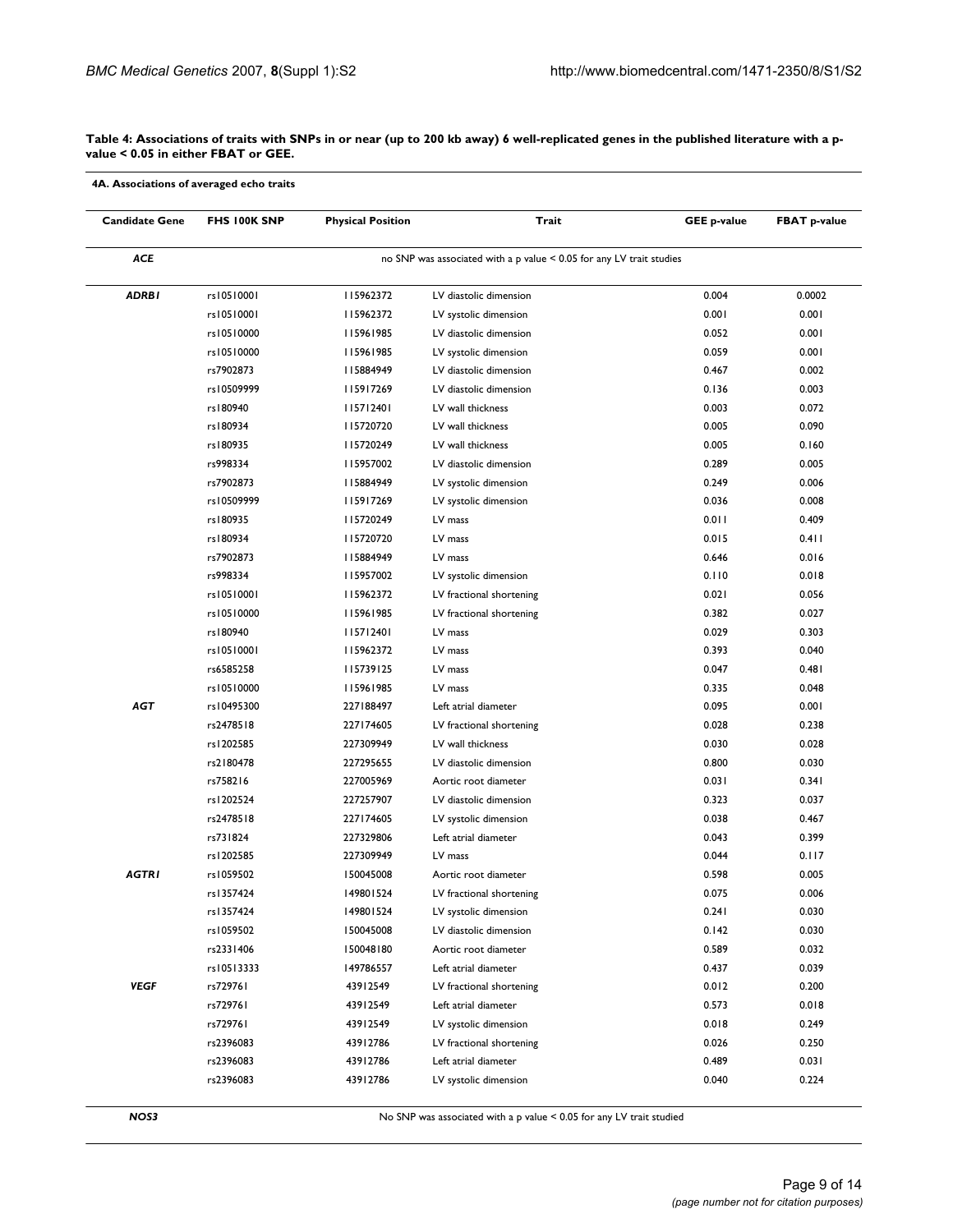**Table 4: Associations of traits with SNPs in or near (up to 200 kb away) 6 well-replicated genes in the published literature with a pvalue < 0.05 in either FBAT or GEE.** *(Continued)*

| <b>4B. Associations of ETT traits</b> |              |                          |                                            |                    |                     |
|---------------------------------------|--------------|--------------------------|--------------------------------------------|--------------------|---------------------|
| <b>Candidate Gene</b>                 | FHS 100K SNP | <b>Physical Position</b> | Trait                                      | <b>GEE p-value</b> | <b>FBAT p-value</b> |
| <b>ACE</b>                            | rs10491167   | 58780430                 | Stage 2 Exercise systolic blood pressure   | 0.046              | 0.137               |
|                                       | rs10491168   | 58795195                 | Stage 2 Exercise systolic blood pressure   | 0.030              | 0.124               |
|                                       | rs721575     | 59136652                 | Post-exercise 3 minute recovery heart rate | 0.024              | 0.025               |
| <b>ADRBI</b>                          | rs2419857    | 115607366                | Stage 2 Exercise heart rate                | 0.852              | 0.030               |
|                                       | rs4345919    | 115651155                | Post-exercise 3 minute recovery heart rate | 0.048              | 0.740               |
| <b>AGT</b>                            | rs1752189    | 227000046                | Post-exercise 3 minute recovery SBP        | 0.145              | 0.021               |
|                                       | rs758216     | 227005969                | Post-exercise 3 minute recovery SBP        | 0.184              | 0.050               |
|                                       | rs10495298   | 227120049                | Stage 2 Exercise systolic blood pressure   | 0.288              | 0.050               |
|                                       | rs2478516    | 227175387                | Stage 2 Exercise systolic blood pressure   | 0.021              | 0.486               |
| <b>AGTRI</b>                          | rs275678     | 149851039                | Post-exercise 3 minute recovery SBP        | 0.216              | 0.049               |
|                                       | rs427832     | 149949061                | Post-exercise 3 minute recovery SBP        | 0.014              | 0.171               |
|                                       | rs1949350    | 150089423                | Stage 2 Exercise heart rate                | 0.010              | 0.335               |
| <b>VEGF</b>                           | rs729761     | 43912549                 | Stage 2 Exercise heart rate                | 0.041              | 0.035               |
| NOS3                                  | rs2303928    | 150176978                | Stage 2 Exercise heart rate                | 0.012              | 0.056               |

**4C. Associations of BA function traits**

| <b>Candidate Gene</b> | <b>FHS 100K SNP</b> | <b>Physical Position</b> | Trait                                       | <b>GEE p-value</b> | <b>FBAT p-value</b> |
|-----------------------|---------------------|--------------------------|---------------------------------------------|--------------------|---------------------|
| <b>ACE</b>            |                     |                          | no SNP was associated with a p value < 0.05 |                    |                     |
| <b>ADRBI</b>          | rs180940            | 115712401                | BA hyperemic flow velocity                  | 0.581              | 0.015               |
|                       | rs180935            | 115720249                | BA hyperemic flow velocity                  | 0.953              | 0.030               |
|                       | rs180934            | 115720720                | BA hyperemic flow velocity                  | 0.662              | 0.029               |
|                       | rs10509999          | 115917269                | BA hyperemic flow velocity                  | 0.001              | 0.137               |
|                       | rs10510000          | 115961985                | BA hyperemic flow velocity                  | 0.007              | 0.014               |
|                       | rs10510001          | 115962372                | BA hyperemic flow velocity                  | 0.017              | 0.239               |
| <b>AGT</b>            | rs758216            | 227005969                | Baseline BA flow velocity                   | 0.049              | 0.488               |
|                       | rs1202585           | 227309949                | Baseline BA diameter                        | 0.002              | 0.080               |
|                       | rs1202585           | 227309949                | BA hyperemic flow velocity                  | 0.049              | 0.080               |
| <b>AGTRI</b>          | rs1492090           | 149884751                | BA hyperemic flow velocity                  | 0.026              | 0.293               |
|                       | rs427832            | 149949061                | Baseline BA flow velocity                   | 0.509              | 0.043               |
| <b>VEGF</b>           | rs833048            | 43762514                 | BA hyperemic flow velocity                  | 0.860              | 0.036               |
|                       | rs10498756          | 44046909                 | BA hyperemic flow velocity                  | 0.312              | 0.008               |
| NOS3                  | rs741067            | 149938103                | Baseline BA diameter                        | 0.043              | 0.024               |
|                       | rs1006581           | 149949571                | Baseline BA diameter                        | 0.009              | 0.097               |
|                       | rs2215564           | 150001612                | BA hyperemic flow velocity                  | 0.028              | 0.104               |

dbSNP positions are from NCBI Build 35 (hg17).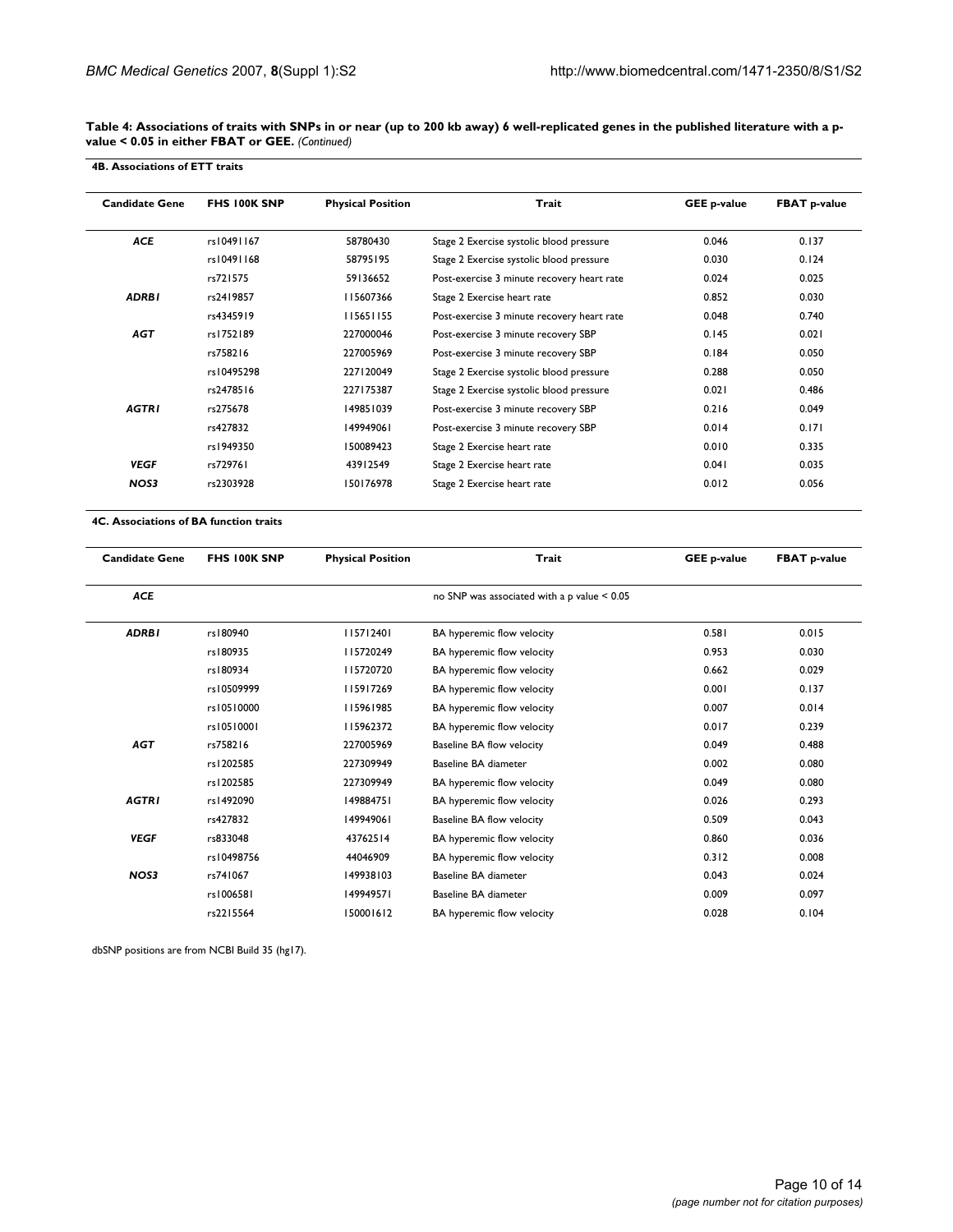in myocardial hypertrophic responses to insults or hemodynamic overload.

Analyses of ETT traits provided some interesting results. The association of a SNP in *RYR2* with exercise heart rate responses in multiple analyses is quite consistent with the fundamental role of the ryanodine receptor on the sarcoplasmic reticulum in calcium trafficking during cardiac muscle excitation-contraction coupling [57]. Furthermore, *RYR2* has been implicated in exercise-induced polymorphic ventricular tachyarrhythmias [58]. Using FBAT, SNPs in *PRKAG2* were associated with heart rate during the recovery period post-exercise. Mutations in *PRKAG2*, an enzyme that modulates glucose uptake and glycolysis [59], are associated with glycogen-filled vacuoles in cardiomyocytes. The phenotypic manifestations include cardiac hypertrophy, ventricular pre-excitation and conduction system disturbances, encompassed together in the Wolff-Parkinson-White syndrome [60].

Genetic linkage analyses of ETT traits identified peaks on chromosomes 5 and 22 for exercise heart rate. The 1.5 LOD support intervals for these peaks included *MEF2C* and *MAPK1*, respectively. *MEF2C* is a critical regulator of cardiac morphogenesis [61]. Additionally, overexpression of *MEF2C* in experimental studies is associated with disturbances in extracellular matrix remodeling, ion handling, and metabolism of cardiomyocytes [62]. The peak on *MAPK1* is of interest because a recent investigations highlighted the role of MAPK signaling in mediating the responses of skeletal muscles to exercise training [63].

A SNP in *NRG2* was associated with BA flow velocity at rest, and also was in proximity to the top LOD peak for LV mass, raising the possibility of pleiotropic effects of this gene on ventricular and vascular remodeling and function. *NRG2*, which encodes neuregulin-2, is a member of the epidermal growth factor (EGF) family and binds to ErbB receptors. ErbB signaling has been implicated in angiogenesis and endothelial cell proliferation [64]. Of interest, a SNP in *CFTR* was associated with FMD. It is noteworthy that *CFTR* is expressed in vascular smooth muscle cells and activation of *CFTR* chloride channels regulates contraction and relaxation of smooth muscle cells; disruption of the *CFTR* gene prevents cAMP-dependent vasorelaxation in experimental studies [65]. *CFTR* is also expressed in endothelial cells where it functions as a cyclic nucleotide-regulated chloride channel [66]. Of interest, a SNP in *PDE5A* was associated with BA hyperemic flow velocity in FBAT analyses. Phosphodiesterase 5 (PDE5) hydrolyzes cyclic guanosine monophosphate (cGMP) and cyclic adenosine monophosphate (cAMP), is widely expressed in the vasculature, and is best known as the target of sildenafil, a drug used to treat erectile dysfunction [67]. PDE5 degrades cGMP in smooth muscle cells so as

to maintain the contracted state of blood vessels [67]. *PDE5A* may also play a critical role in the growth promoting effects of Angiotensin II on vascular smooth muscle cells [68].

#### *Strengths and limitations*

The moderate-sized community-based sample, availability of longitudinal Echo measurements, routine ascertainment of standardized and reproducibly-measured traits, and evaluation of multiple complementary analytical methods including assessment of potential pleiotropic genetic effects strengthen our investigation. By web-posting unfiltered aggregate data we provide a resource for the scientific community to conduct in silico replication. Nonetheless, several limitations must be emphasized. As noted previously, the lack of genome-wide significance for any association observed given the extent of multiple statistical testing does not exclude a potential role of genetic influences on the traits studied. We had limited statistical power to detect modest genetic effects, given the sample size and the extent of multiple testing. As detailed in the Overview paper [37], for a conservative alpha level such as 10-8, we have more than 90% power to detect an association with a SNP explaining 4% or more total phenotypic variation when 80% or more individuals are phenotyped. We also had limited ability to replicate previously reported findings, in view of the partial coverage of genetic variation in select candidates with the Affymetrix 100K gene chip. Additionally, genetic variants may influence phenotypes in a context-specific manner [69], being modulated by environmental influences. For instance, the associations of *ACE* and *AGTR2* with LV mass were reported to vary according to dietary salt intake in one investigation [48]. We did not undertake an investigation of gene-environmental interactions in the present study. Likewise, some of the moderately strong associations may represent false-positive results, notwithstanding the evidence suggesting that some of the associated SNPs may be reasonable biological candidates. We averaged echocardiographic traits across multiple examinations, with a view to characterizing the phenotype better over a period of time using several observations. Such a strategy could limit regression dilution bias, if the examinations are repeated over a short period of time. In our study, however, these examinations spanned a time period of twenty years, and the examinations used different echocardiographic equipment that may introduce misclassification. Further, such averaging assumes that similar sets of genes and environmental factors influence traits over a wide age range. Such an assumption may not be true, i.e., agedependent gene effects may be masked by averaging of observations across ages in participants. Lastly, our sample was white and of European descent. The generalizability of our findings to other ethnicities is unknown.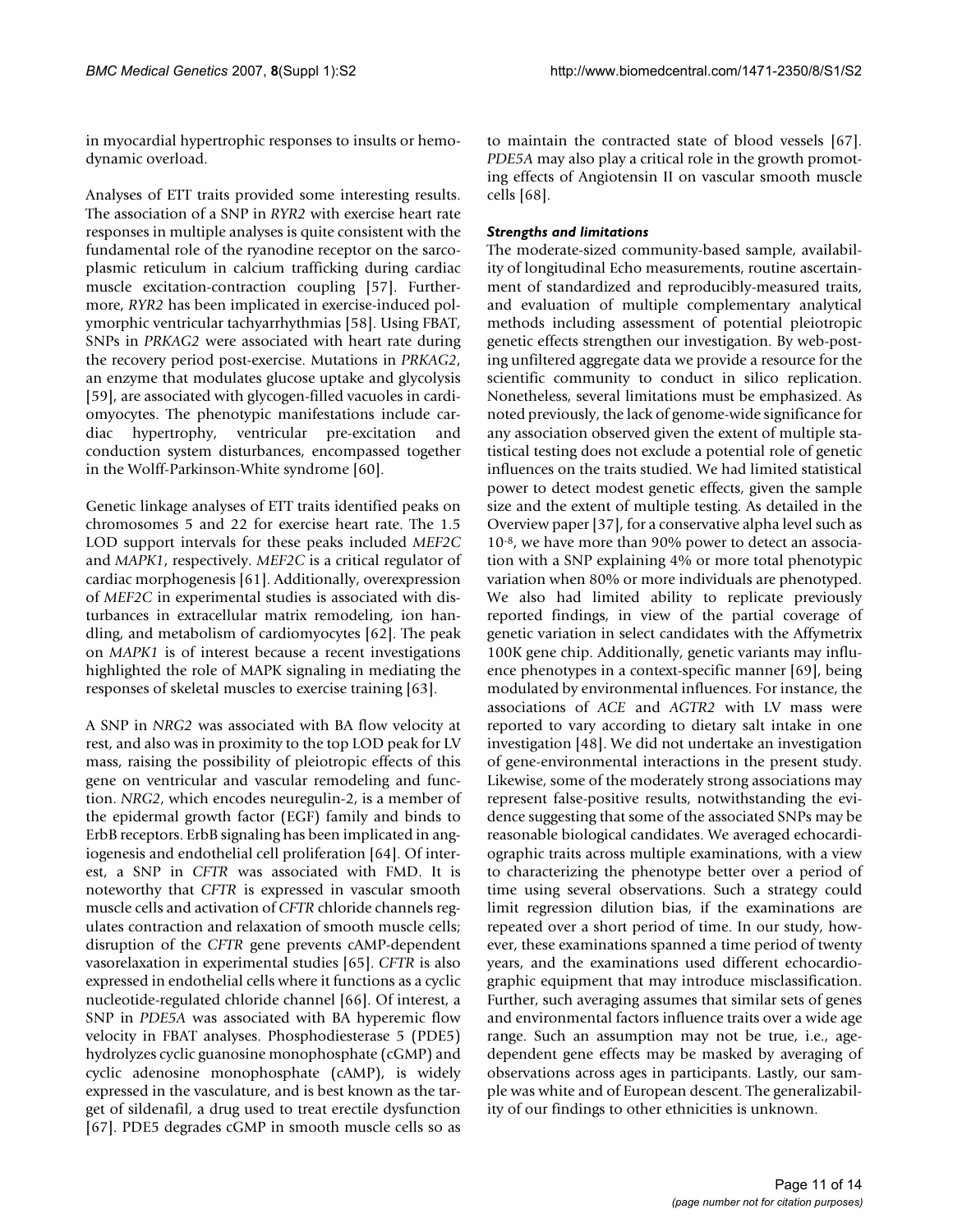# **Conclusion**

In hypothesis-generating GWAS of Echo, ETT response and BA vascular function in a moderate size communitybased sample, we identified several SNPs that are potential candidates for replication. Overall, our investigation provides a scientific framework for analyzing and interpreting GWAS of phenotypes fundamental to our understanding of cardiac and vascular remodeling and hemodynamic responses to exercise testing. We expect the Framingham 100K SNP data to serve as a valuable scientific resource by virtue of the web-posting of unfiltered aggregate data

# **Abbreviations**

BA = brachial artery. CVD = cardiovascular disease. ETT = exercise treadmill test. FBAT = family-based association test. FHS = Framingham Heart Study. FMD = flow-mediated dilation. GEE = generalized estimating equations. GWAS = genome-wide association. IVS = interventricular septum. LA = left atrium. LOD = logarithm of odds. LV = left ventricular. LVM = LV mass. LVWT = LV wall thickness. LVDD = LV diastolic diameter. LVSD = LV systolic diameter. PW = posterior wall. SNP= single nucleotide polymorphism.

# **Competing interests**

None of the authors have a competing interest relevant to the subject of this manuscript. GFM is the owner of Cardiovascular Engineering, Inc, a company that designs and manufactures devices that measure vascular stiffness. The company uses these devices in clinical trials that evaluate the effects of diseases and interventions on vascular stiffness.

#### **Authors' contributions**

RSV conceived the study design, planned the analyses, drafted and critically revised the manuscript. MGL planned the study, assisted in securing funding for BA function, planned and conducted the analyses, and critically revised the manuscript. JA critically revised the manuscript. TJW contributed to the analysis and interpretation of data, revising of the manuscript for important intellectual content. GFM assisted in obtaining funding for BA function measures, contributed to data acquisition, and critically revised the manuscript. SK and CNC participated in the study design, interpretation of data, and reviewed the manuscript. JAV assisted in securing funding for BA function measures and revising the manuscript. MJK contributed to collecting the BA function data base and reviewing the manuscript. COD and DL participated in the study conception and design, interpretation of data and reviewed the manuscript. EJB provided critical input designing the study, securing funding for BA function and echo measures, acquiring measurements, planning the analyses and critically revising the manuscript.

# **Acknowledgements**

This work was supported by the National Heart, Lung and Blood Institute's Framingham Heart Study (contract No. N01-HC-25195), the Boston University Linux Cluster for Genetic Analysis (LinGA) funded by the NIH NCRR (National Center for Research Resources) Shared Instrumentation grant 1S10RR163736-01A1, and NIH grants K23-HL-074077 (TJW), K23- HL080025 (Dr. Newton-Cheh), 6R01-NS 17950; 1R01 HL60040 (EJB); RO1 HL70100 (EJB), HL080124 (RSV) and K24-HL04334 (RSV).

This article has been published as part of *BMC Medical Genetics* Volume 8 Supplement 1, 2007: The Framingham Heart Study 100,000 single nucleotide polymorphisms resource. The full contents of the supplement are available online at<http://www.biomedcentral.com/1471-2350/8?issue=S1>.

#### **References**

- Thom T, Haase N, Rosamond W, Howard VJ, Rumsfeld J, Manolio T, Zheng ZJ, Flegal K, O'Donnell C, Kittner S, Lloyd-Jones D, Goff DC Jr, Hong Y, Members of the Statistics Committee and Stroke Statistics Subcommittee, Adams R, Friday G, Furie K, Gorelick P, Kissela B, Marler J, Meigs J, Roger V, Sidney S, Sorlie P, Steinberger J, *et al.*: **[Heart Disease and Stroke Statistics – 2006 Update: A Report](http://www.ncbi.nlm.nih.gov/entrez/query.fcgi?cmd=Retrieve&db=PubMed&dopt=Abstract&list_uids=16407573) From the American Heart Association Statistics Commit[tee and Stroke Statistics Subcommittee.](http://www.ncbi.nlm.nih.gov/entrez/query.fcgi?cmd=Retrieve&db=PubMed&dopt=Abstract&list_uids=16407573)** *Circulation* 2006, **113:**e85-151.
- 2. Ben-Shlomo Y, Kuh D: **[A life course approach to chronic dis](http://www.ncbi.nlm.nih.gov/entrez/query.fcgi?cmd=Retrieve&db=PubMed&dopt=Abstract&list_uids=11980781)[ease epidemiology: conceptual models, empirical challenges](http://www.ncbi.nlm.nih.gov/entrez/query.fcgi?cmd=Retrieve&db=PubMed&dopt=Abstract&list_uids=11980781)** [and interdisciplinary perspectives.](http://www.ncbi.nlm.nih.gov/entrez/query.fcgi?cmd=Retrieve&db=PubMed&dopt=Abstract&list_uids=11980781) **31:**285-293.
- 3. Kuller LH, Shemanski L, Psaty BM, Borhani NO, Gardin J, Haan MN, O'Leary DH, Savage PJ, Tell GS, Tracy R: **[Subclinical Disease as an](http://www.ncbi.nlm.nih.gov/entrez/query.fcgi?cmd=Retrieve&db=PubMed&dopt=Abstract&list_uids=7641349) [Independent Risk Factor for Cardiovascular Disease.](http://www.ncbi.nlm.nih.gov/entrez/query.fcgi?cmd=Retrieve&db=PubMed&dopt=Abstract&list_uids=7641349)** *Circulation* 1995, **92:**720-726.
- 4. Iso H, Kiyama M, Doi M, Nakanishi N, Kitamura A, Naito Y, Sato S, Iida M, Konishi M, Shimamoto T: **[Left ventricular mass and sub](http://www.ncbi.nlm.nih.gov/entrez/query.fcgi?cmd=Retrieve&db=PubMed&dopt=Abstract&list_uids=8149537)[sequent blood pressure changes among middle-aged men in](http://www.ncbi.nlm.nih.gov/entrez/query.fcgi?cmd=Retrieve&db=PubMed&dopt=Abstract&list_uids=8149537) [rural and urban Japanese populations.](http://www.ncbi.nlm.nih.gov/entrez/query.fcgi?cmd=Retrieve&db=PubMed&dopt=Abstract&list_uids=8149537)** *Circulation* 1994, **89:**1717-1724.
- 5. Post WS, Larson MG, Levy D: **[Impact of left ventricular struc](http://www.ncbi.nlm.nih.gov/entrez/query.fcgi?cmd=Retrieve&db=PubMed&dopt=Abstract&list_uids=8025994)[ture on the incidence of hypertension. The Framingham](http://www.ncbi.nlm.nih.gov/entrez/query.fcgi?cmd=Retrieve&db=PubMed&dopt=Abstract&list_uids=8025994) [Heart Study.](http://www.ncbi.nlm.nih.gov/entrez/query.fcgi?cmd=Retrieve&db=PubMed&dopt=Abstract&list_uids=8025994)** *Circulation* 1994, **90:**179-185.
- 6. Levy D, Garrison RJ, Savage DD, Kannel WB, Castelli WP: **[Prognos](http://www.ncbi.nlm.nih.gov/entrez/query.fcgi?cmd=Retrieve&db=PubMed&dopt=Abstract&list_uids=2139921)[tic implications of echocardiographically determined left](http://www.ncbi.nlm.nih.gov/entrez/query.fcgi?cmd=Retrieve&db=PubMed&dopt=Abstract&list_uids=2139921) [ventricular mass in the Framingham Heart Study.](http://www.ncbi.nlm.nih.gov/entrez/query.fcgi?cmd=Retrieve&db=PubMed&dopt=Abstract&list_uids=2139921)** *NEW ENGL J MED* 1990, **322:**1561-1566.
- 7. Vasan RS, Larson MG, Levy D, Evans JC, Benjamin EJ: **[Distribution](http://www.ncbi.nlm.nih.gov/entrez/query.fcgi?cmd=Retrieve&db=PubMed&dopt=Abstract&list_uids=9323074) [and categorization of echocardiographic measurements in](http://www.ncbi.nlm.nih.gov/entrez/query.fcgi?cmd=Retrieve&db=PubMed&dopt=Abstract&list_uids=9323074) relation to reference limits: the Framingham Heart Study: formulation of a height- and sex-specific classification and its [prospective validation.](http://www.ncbi.nlm.nih.gov/entrez/query.fcgi?cmd=Retrieve&db=PubMed&dopt=Abstract&list_uids=9323074)** *Circulation* 1997, **96:**1863-1873.
- 8. Bikkina M, Levy D, Evans JC, Larson MG, Benjamin EJ, Wolf PA, Castelli WP: **[Left ventricular mass and risk of stroke in an elderly](http://www.ncbi.nlm.nih.gov/entrez/query.fcgi?cmd=Retrieve&db=PubMed&dopt=Abstract&list_uids=8007076) [cohort. The Framingham Heart Study.](http://www.ncbi.nlm.nih.gov/entrez/query.fcgi?cmd=Retrieve&db=PubMed&dopt=Abstract&list_uids=8007076)** *JAMA* 1994, **272:**33-36.
- 9. Gardin JM, McClelland R, Kitzman D, Lima JA, Bommer W, Klopfenstein HS, Wong ND, Smith VE, Gottdiener J: **[M-mode echocardio](http://www.ncbi.nlm.nih.gov/entrez/query.fcgi?cmd=Retrieve&db=PubMed&dopt=Abstract&list_uids=11348601)graphic predictors of six- to seven-year incidence of [coronary heart disease, stroke, congestive heart failure, and](http://www.ncbi.nlm.nih.gov/entrez/query.fcgi?cmd=Retrieve&db=PubMed&dopt=Abstract&list_uids=11348601) mortality in an elderly cohort (the Cardiovascular Health [Study\).](http://www.ncbi.nlm.nih.gov/entrez/query.fcgi?cmd=Retrieve&db=PubMed&dopt=Abstract&list_uids=11348601)** *Am J Cardiol* 2001, **87:**1051-1057.
- 10. Gottdiener JS, Arnold AM, Aurigemma GP, Polak JF, Tracy RP, Kitzman DW, Gardin JM, Rutledge JE, Boineau RC: **[Predictors of con](http://www.ncbi.nlm.nih.gov/entrez/query.fcgi?cmd=Retrieve&db=PubMed&dopt=Abstract&list_uids=10807470)[gestive heart failure in the elderly: the Cardiovascular](http://www.ncbi.nlm.nih.gov/entrez/query.fcgi?cmd=Retrieve&db=PubMed&dopt=Abstract&list_uids=10807470) [Health Study.](http://www.ncbi.nlm.nih.gov/entrez/query.fcgi?cmd=Retrieve&db=PubMed&dopt=Abstract&list_uids=10807470)** *J AM COLL CARDIOL* 2000, **35:**1628-1637.
- 11. Gottdiener JS, McClelland RL, Marshall R, Shemanski L, Furberg CD, Kitzman DW, Cushman M, Polak J, Gardin JM, Gersh BJ, Aurigemma GP, Manolio TA: **[Outcome of congestive heart failure in eld](http://www.ncbi.nlm.nih.gov/entrez/query.fcgi?cmd=Retrieve&db=PubMed&dopt=Abstract&list_uids=12379062)[erly persons: influence of left ventricular systolic function.](http://www.ncbi.nlm.nih.gov/entrez/query.fcgi?cmd=Retrieve&db=PubMed&dopt=Abstract&list_uids=12379062) [The Cardiovascular Health Study.](http://www.ncbi.nlm.nih.gov/entrez/query.fcgi?cmd=Retrieve&db=PubMed&dopt=Abstract&list_uids=12379062)** *Ann Intern Med* 2002, **137:**631-639.
- 12. Vasan RS, Larson MG, Benjamin EJ, Evans JC, Levy D: **[Left ventricu](http://www.ncbi.nlm.nih.gov/entrez/query.fcgi?cmd=Retrieve&db=PubMed&dopt=Abstract&list_uids=9134875)[lar dilatation and the risk of congestive heart failure in peo](http://www.ncbi.nlm.nih.gov/entrez/query.fcgi?cmd=Retrieve&db=PubMed&dopt=Abstract&list_uids=9134875)[ple without myocardial infarction.](http://www.ncbi.nlm.nih.gov/entrez/query.fcgi?cmd=Retrieve&db=PubMed&dopt=Abstract&list_uids=9134875)** *N Engl J Med* 1997, **336:**1350-1355.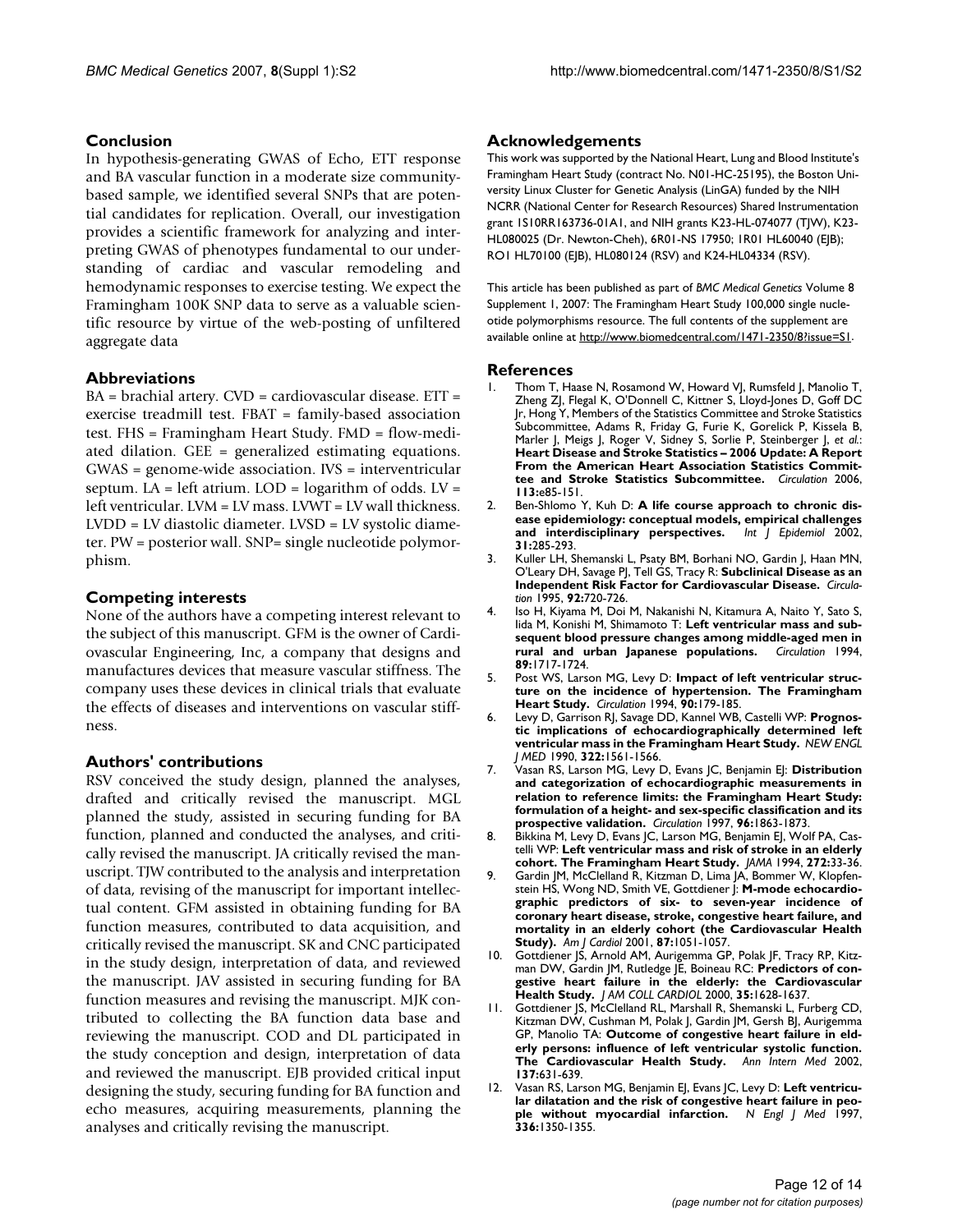- 13. Gibbons RJ, Balady GJ, Timothy Bricker J, Chaitman BR, Fletcher GF, Froelicher VF, Mark DB, McCallister BD, Mooss AN, O'Reilly MG, Winters WL Jr, Gibbons RJ, Antman EM, Alpert JS, Faxon DP, Fuster V, Gregoratos G, Hiratzka LF, Jacobs AK, Russell RO, Smith SC Jr, Committee M, Task FM: **[ACC/AHA 2002 Guideline Update for](http://www.ncbi.nlm.nih.gov/entrez/query.fcgi?cmd=Retrieve&db=PubMed&dopt=Abstract&list_uids=12356646) [Exercise Testing: Summary Article: A Report of the Ameri](http://www.ncbi.nlm.nih.gov/entrez/query.fcgi?cmd=Retrieve&db=PubMed&dopt=Abstract&list_uids=12356646)can College of Cardiology/American Heart Association Task** Force on Practice Guidelines (Committee to Update the<br>1997 Exercise Testing Guidelines). *Circulation* 2002, [1997 Exercise Testing Guidelines\).](http://www.ncbi.nlm.nih.gov/entrez/query.fcgi?cmd=Retrieve&db=PubMed&dopt=Abstract&list_uids=12356646) **106:**1883-1892.
- 14. Benjamin EJ, Larson MG, Keyes MJ, Mitchell GF, Vasan RS, Keaney JF Jr, Lehman BT, Fan S, Osypiuk E, Vita JA: **[Clinical correlates and](http://www.ncbi.nlm.nih.gov/entrez/query.fcgi?cmd=Retrieve&db=PubMed&dopt=Abstract&list_uids=14769683) [heritability of flow-mediated dilation in the community: the](http://www.ncbi.nlm.nih.gov/entrez/query.fcgi?cmd=Retrieve&db=PubMed&dopt=Abstract&list_uids=14769683) [Framingham Heart Study.](http://www.ncbi.nlm.nih.gov/entrez/query.fcgi?cmd=Retrieve&db=PubMed&dopt=Abstract&list_uids=14769683)** *Circulation* 2004, **109:**613-619.
- 15. Brevetti G, Silvestro A, Schiano V, Chiariello M: **[Endothelial dys](http://www.ncbi.nlm.nih.gov/entrez/query.fcgi?cmd=Retrieve&db=PubMed&dopt=Abstract&list_uids=14530195)[function and cardiovascular risk prediction in peripheral](http://www.ncbi.nlm.nih.gov/entrez/query.fcgi?cmd=Retrieve&db=PubMed&dopt=Abstract&list_uids=14530195) arterial disease: additive value of flow-mediated dilation to [ankle-brachial pressure index.](http://www.ncbi.nlm.nih.gov/entrez/query.fcgi?cmd=Retrieve&db=PubMed&dopt=Abstract&list_uids=14530195)** *Circulation* 2003, **108:**2093-2098.
- 16. Kuvin JT, Patel AR, Sliney KA, Pandian NG, Rand WM, Udelson JE, Karas RH: **[Peripheral vascular endothelial function testing as](http://www.ncbi.nlm.nih.gov/entrez/query.fcgi?cmd=Retrieve&db=PubMed&dopt=Abstract&list_uids=11738283) [a noninvasive indicator of coronary artery disease.](http://www.ncbi.nlm.nih.gov/entrez/query.fcgi?cmd=Retrieve&db=PubMed&dopt=Abstract&list_uids=11738283)** *J Am Coll Cardiol* 2001, **38:**1843-1849.
- 17. Arnett DK, Hong Y, Bella JN, Oberman A, Kitzman DW, Hopkins PN, Rao DC, Devereux RB: **[Sibling correlation of left ventricular](http://www.ncbi.nlm.nih.gov/entrez/query.fcgi?cmd=Retrieve&db=PubMed&dopt=Abstract&list_uids=11775131) [mass and geometry in hypertensive African Americans and](http://www.ncbi.nlm.nih.gov/entrez/query.fcgi?cmd=Retrieve&db=PubMed&dopt=Abstract&list_uids=11775131) whites: the HyperGEN study. Hypertension Genetic Epide[miology Network.](http://www.ncbi.nlm.nih.gov/entrez/query.fcgi?cmd=Retrieve&db=PubMed&dopt=Abstract&list_uids=11775131)** *Am J Hypertens* 2001, **14:**1226-1230.
- 18. Bella JN, MacCluer JW, Roman MJ, Almasy L, North KE, Best LG, Lee ET, Fabsitz RR, Howard BV, Devereux RB: **[Heritability of left ven](http://www.ncbi.nlm.nih.gov/entrez/query.fcgi?cmd=Retrieve&db=PubMed&dopt=Abstract&list_uids=15076185)[tricular dimensions and mass in American Indians: The](http://www.ncbi.nlm.nih.gov/entrez/query.fcgi?cmd=Retrieve&db=PubMed&dopt=Abstract&list_uids=15076185) [Strong Heart Study.](http://www.ncbi.nlm.nih.gov/entrez/query.fcgi?cmd=Retrieve&db=PubMed&dopt=Abstract&list_uids=15076185)** *J Hypertens* 2004, **22:**281-286.
- 19. Bielen E, Fagard R, Amery A: **[The inheritance of left ventricular](http://www.ncbi.nlm.nih.gov/entrez/query.fcgi?cmd=Retrieve&db=PubMed&dopt=Abstract&list_uids=2035387) [structure and function assessed by imaging and Doppler](http://www.ncbi.nlm.nih.gov/entrez/query.fcgi?cmd=Retrieve&db=PubMed&dopt=Abstract&list_uids=2035387) [echocardiography.](http://www.ncbi.nlm.nih.gov/entrez/query.fcgi?cmd=Retrieve&db=PubMed&dopt=Abstract&list_uids=2035387)** *Am Heart J* 1991, **121:**1743-1749.
- 20. Chien KL, Hsu HC, Su TC, Chen MF, Lee YT: **[Heritability and](http://www.ncbi.nlm.nih.gov/entrez/query.fcgi?cmd=Retrieve&db=PubMed&dopt=Abstract&list_uids=16945138) [major gene effects on left ventricular mass in the Chinese](http://www.ncbi.nlm.nih.gov/entrez/query.fcgi?cmd=Retrieve&db=PubMed&dopt=Abstract&list_uids=16945138) [population: a family study.](http://www.ncbi.nlm.nih.gov/entrez/query.fcgi?cmd=Retrieve&db=PubMed&dopt=Abstract&list_uids=16945138)** *BMC Cardiovasc Disord* 2006, **6:**37.
- 21. Harshfield GA, Grim CE, Hwang C, Savage DD, Anderson SJ: **[Genetic and environmental influences on echocardiographi](http://www.ncbi.nlm.nih.gov/entrez/query.fcgi?cmd=Retrieve&db=PubMed&dopt=Abstract&list_uids=2141989)[cally determined left ventricular mass in black twins.](http://www.ncbi.nlm.nih.gov/entrez/query.fcgi?cmd=Retrieve&db=PubMed&dopt=Abstract&list_uids=2141989)** *Am J Hypertens* 1990, **3:**538-543.
- 22. Palatini P, Krause L, Amerena J, Nesbitt S, Majahalme S, Tikhonoff V, Valentini M, Julius S: **[Genetic contribution to the variance in left](http://www.ncbi.nlm.nih.gov/entrez/query.fcgi?cmd=Retrieve&db=PubMed&dopt=Abstract&list_uids=11446711) [ventricular mass: the Tecumseh Offspring Study.](http://www.ncbi.nlm.nih.gov/entrez/query.fcgi?cmd=Retrieve&db=PubMed&dopt=Abstract&list_uids=11446711)** *J Hypertens* 2001, **19:**1217-1222.
- 23. Palatini P, Amerena J, Nesbitt S, Valentini M, Majahalme S, Krause L, Tikhonoff V, Julius S: **[Heritability of left atrial size in the Tecum](http://www.ncbi.nlm.nih.gov/entrez/query.fcgi?cmd=Retrieve&db=PubMed&dopt=Abstract&list_uids=12153545)[seh population.](http://www.ncbi.nlm.nih.gov/entrez/query.fcgi?cmd=Retrieve&db=PubMed&dopt=Abstract&list_uids=12153545)** *Eur J Clin Invest* 2002, **32:**467-471.
- 24. Post WS, Larson MG, Myers RH, Galderisi M, Levy D: **[Heritability](http://www.ncbi.nlm.nih.gov/entrez/query.fcgi?cmd=Retrieve&db=PubMed&dopt=Abstract&list_uids=9369250) [of Left Ventricular Mass : The Framingham Heart Study.](http://www.ncbi.nlm.nih.gov/entrez/query.fcgi?cmd=Retrieve&db=PubMed&dopt=Abstract&list_uids=9369250)** *Hypertension* 1997, **30:**1025-1028.
- 25. Rankinen T, Bouchard C: **[Genetics and blood pressure response](http://www.ncbi.nlm.nih.gov/entrez/query.fcgi?cmd=Retrieve&db=PubMed&dopt=Abstract&list_uids=12091756) [to exercise, and its interactions with adiposity.](http://www.ncbi.nlm.nih.gov/entrez/query.fcgi?cmd=Retrieve&db=PubMed&dopt=Abstract&list_uids=12091756)** *Prev Cardiol* 2002, **5:**138-144.
- 26. Schunkert H, Brockel U, Hengstenberg C, Luchner A, Muscholl MW, Kurzidim K, Kuch B, Doring A, Riegger GA, Hense HW: **[Familial](http://www.ncbi.nlm.nih.gov/entrez/query.fcgi?cmd=Retrieve&db=PubMed&dopt=Abstract&list_uids=10334443) [predisposition of left ventricular hypertrophy.](http://www.ncbi.nlm.nih.gov/entrez/query.fcgi?cmd=Retrieve&db=PubMed&dopt=Abstract&list_uids=10334443)** *J Am Coll Cardiol* 1999, **33:**1685-1691.
- 27. Swan L, Birnie DH, Padmanabhan S, Inglis G, Connell JMC, Hillis WS: **[The genetic determination of left ventricular mass in healthy](http://www.ncbi.nlm.nih.gov/entrez/query.fcgi?cmd=Retrieve&db=PubMed&dopt=Abstract&list_uids=12643891) [adults.](http://www.ncbi.nlm.nih.gov/entrez/query.fcgi?cmd=Retrieve&db=PubMed&dopt=Abstract&list_uids=12643891)** *Eur Heart J* 2003, **24:**577-582.
- 28. Bella JN, MacCluer JW, Roman MJ, Almasy L, North KE, Welty TK, Lee ET, Fabsitz RR, Howard BV, Devereux RB: **[Genetic influences](http://www.ncbi.nlm.nih.gov/entrez/query.fcgi?cmd=Retrieve&db=PubMed&dopt=Abstract&list_uids=12067912) [on aortic root size in American Indians: the Strong Heart](http://www.ncbi.nlm.nih.gov/entrez/query.fcgi?cmd=Retrieve&db=PubMed&dopt=Abstract&list_uids=12067912) [Study.](http://www.ncbi.nlm.nih.gov/entrez/query.fcgi?cmd=Retrieve&db=PubMed&dopt=Abstract&list_uids=12067912)** *Arterioscler Thromb Vasc Biol* 2002, **22:**1008-1011.
- 29. Arnett DK, Devereux RB, Kitzman D, Oberman A, Hopkins P, Atwood L, Dewan A, Rao DC: **[Linkage of left ventricular con](http://www.ncbi.nlm.nih.gov/entrez/query.fcgi?cmd=Retrieve&db=PubMed&dopt=Abstract&list_uids=11641284)[tractility to chromosome 11 in humans: The HyperGEN](http://www.ncbi.nlm.nih.gov/entrez/query.fcgi?cmd=Retrieve&db=PubMed&dopt=Abstract&list_uids=11641284) [Study.](http://www.ncbi.nlm.nih.gov/entrez/query.fcgi?cmd=Retrieve&db=PubMed&dopt=Abstract&list_uids=11641284)** *Hypertension* 2001, **38:**767-772.
- 30. Arnett DK, de las FL, Broeckel U: **[Genes for left ventricular](http://www.ncbi.nlm.nih.gov/entrez/query.fcgi?cmd=Retrieve&db=PubMed&dopt=Abstract&list_uids=14972088) [hypertrophy.](http://www.ncbi.nlm.nih.gov/entrez/query.fcgi?cmd=Retrieve&db=PubMed&dopt=Abstract&list_uids=14972088)** *Curr Hypertens Rep* 2004, **6:**36-41.
- 31. Rankinen T, An P, Rice T, Sun G, Chagnon YC, Gagnon J, Leon AS, Skinner JS, Wilmore JH, Rao DC, Bouchard C: **[Genomic scan for](http://www.ncbi.nlm.nih.gov/entrez/query.fcgi?cmd=Retrieve&db=PubMed&dopt=Abstract&list_uids=11463756) [exercise blood pressure in the Health, Risk Factors, Exercise](http://www.ncbi.nlm.nih.gov/entrez/query.fcgi?cmd=Retrieve&db=PubMed&dopt=Abstract&list_uids=11463756) [Training and Genetics \(HERITAGE\) Family Study.](http://www.ncbi.nlm.nih.gov/entrez/query.fcgi?cmd=Retrieve&db=PubMed&dopt=Abstract&list_uids=11463756)** *Hypertension* 2001, **38:**30-37.
- 32. Hirschhorn JN, Daly MJ: **[Genome-wide association studies for](http://www.ncbi.nlm.nih.gov/entrez/query.fcgi?cmd=Retrieve&db=PubMed&dopt=Abstract&list_uids=15716906) [common diseases and complex traits.](http://www.ncbi.nlm.nih.gov/entrez/query.fcgi?cmd=Retrieve&db=PubMed&dopt=Abstract&list_uids=15716906)** *Nat Rev Genet* 2005, **6:**95-108.
- 33. Klein RJ, Zeiss C, Chew EY, Tsai JY, Sackler RS, Haynes C, Henning AK, SanGiovanni JP, Mane SM, Mayne ST, Bracken MB, Ferris FL, Ott J, Barnstable C, Hoh J: **[Complement factor H polymorphism in](http://www.ncbi.nlm.nih.gov/entrez/query.fcgi?cmd=Retrieve&db=PubMed&dopt=Abstract&list_uids=15761122) [age-related macular degeneration.](http://www.ncbi.nlm.nih.gov/entrez/query.fcgi?cmd=Retrieve&db=PubMed&dopt=Abstract&list_uids=15761122)** *Science* 2005, **308:**385-389.
- Herbert A, Gerry NP, McQueen MB, Heid IM, Pfeufer A, Illig T, Wichmann HE, Meitinger T, Hunter D, Hu FB, Colditz G, Hinney A, Hebebrand J, Koberwitz K, Zhu X, Cooper R, Ardlie K, Lyon H, Hirschhorn JN, Laird NM, Lenburg ME, Lange C, Christman MF: **[A](http://www.ncbi.nlm.nih.gov/entrez/query.fcgi?cmd=Retrieve&db=PubMed&dopt=Abstract&list_uids=16614226) [Common Genetic Variant Is Associated with Adult and](http://www.ncbi.nlm.nih.gov/entrez/query.fcgi?cmd=Retrieve&db=PubMed&dopt=Abstract&list_uids=16614226) [Childhood Obesity.](http://www.ncbi.nlm.nih.gov/entrez/query.fcgi?cmd=Retrieve&db=PubMed&dopt=Abstract&list_uids=16614226)** *Science* 2006, **312:**279-283.
- 35. Dawber TR, Meadors GF, Moore FE: **Epidemiologic approaches to heart disease: the Framingham Study.** *Am J Public Health* 1951, **41:**279-286.
- 36. Kannel WB, Feinleib M, McNamara PM, Garrison RJ, Castelli WP: **[An](http://www.ncbi.nlm.nih.gov/entrez/query.fcgi?cmd=Retrieve&db=PubMed&dopt=Abstract&list_uids=474565) [investigation of coronary heart disease in families. The](http://www.ncbi.nlm.nih.gov/entrez/query.fcgi?cmd=Retrieve&db=PubMed&dopt=Abstract&list_uids=474565) [Framingham offspring study.](http://www.ncbi.nlm.nih.gov/entrez/query.fcgi?cmd=Retrieve&db=PubMed&dopt=Abstract&list_uids=474565)** *Am J Epidemiol* 1979, **110:**281-290.
- 37. Cupples LA, Aruda H, Benjamin EJ, D'Agostino RB Sr, Demissie S, DeStefano AL, Dupuis J, Falls K, Fox CS, Gottlieb DJ, Govindaraju DR, Guo CY, Heard-Costa N, Hwang SJ, Kathiresan S, Kiel DP, Laramie JM, Larson MG, Levy D, Liu CY, Lunetta KL, Mailman MD, Manning AK, Meigs JB, Murabito JM, Newton-Cheh C, O'Connor GT, O'Donnell CJ, Pandey MA, Seshadri S, Vasan RS, Wang ZY, Wilk JB, Wolf PA, Yang Q, Atwood LD: **The Framingham Heart Study 100K SNP genome-wide association study resource: Overview of 17 phenotype working group reports.** *BMC Med Genet* 2007, **8(Suppl 1):**S1.
- 38. Sahn DJ, DeMaria A, Kisslo J, Weyman A: **[Recommendations](http://www.ncbi.nlm.nih.gov/entrez/query.fcgi?cmd=Retrieve&db=PubMed&dopt=Abstract&list_uids=709763) [regarding quantitation in M-mode echocardiography: results](http://www.ncbi.nlm.nih.gov/entrez/query.fcgi?cmd=Retrieve&db=PubMed&dopt=Abstract&list_uids=709763) [of a survey of echocardiographic measurements.](http://www.ncbi.nlm.nih.gov/entrez/query.fcgi?cmd=Retrieve&db=PubMed&dopt=Abstract&list_uids=709763)** *Circulation* 1978, **58:**1072-1083.
- 39. Devereux RB, Alonso DR, Lutas EM, Gottlieb GJ, Campo E, Sachs I, Reichek N: **[Echocardiographic assessment of left ventricular](http://www.ncbi.nlm.nih.gov/entrez/query.fcgi?cmd=Retrieve&db=PubMed&dopt=Abstract&list_uids=2936235) [hypertrophy: comparison to necropsy findings.](http://www.ncbi.nlm.nih.gov/entrez/query.fcgi?cmd=Retrieve&db=PubMed&dopt=Abstract&list_uids=2936235)** *Am J Cardiol* 1986, **57:**450-458.
- 40. Sundstrom J, Sullivan L, Selhub J, Benjamin EJ, D'Agostino RB, Jacques PF, Rosenberg IH, Levy D, Wilson PWF, Vasan RS: **[Relations of](http://www.ncbi.nlm.nih.gov/entrez/query.fcgi?cmd=Retrieve&db=PubMed&dopt=Abstract&list_uids=15039133) [plasma homocysteine to left ventricular structure and func](http://www.ncbi.nlm.nih.gov/entrez/query.fcgi?cmd=Retrieve&db=PubMed&dopt=Abstract&list_uids=15039133)[tion: the Framingham Heart Study.](http://www.ncbi.nlm.nih.gov/entrez/query.fcgi?cmd=Retrieve&db=PubMed&dopt=Abstract&list_uids=15039133)** *Eur Heart J* 2004, **25:**523-530.
- 41. Mitchell GF, Parise H, Vita JA, Larson MG, Warner E, Keaney JF Jr, Keyes MJ, Levy D, Vasan RS, Benjamin EJ: **[Local Shear Stress and](http://www.ncbi.nlm.nih.gov/entrez/query.fcgi?cmd=Retrieve&db=PubMed&dopt=Abstract&list_uids=15249547) [Brachial Artery Flow-Mediated Dilation: The Framingham](http://www.ncbi.nlm.nih.gov/entrez/query.fcgi?cmd=Retrieve&db=PubMed&dopt=Abstract&list_uids=15249547) [Heart Study.](http://www.ncbi.nlm.nih.gov/entrez/query.fcgi?cmd=Retrieve&db=PubMed&dopt=Abstract&list_uids=15249547)** *Hypertension* 2004, **44:**134-139.
- 42. Blanchard BE, Tsongalis GJ, Guidry MA, LaBelle LA, Poulin M, Taylor AL, Maresh CM, Devaney J, Thompson PD, Pescatello LS: **[RAAS pol](http://www.ncbi.nlm.nih.gov/entrez/query.fcgi?cmd=Retrieve&db=PubMed&dopt=Abstract&list_uids=16468060)[ymorphisms alter the acute blood pressure response to aer](http://www.ncbi.nlm.nih.gov/entrez/query.fcgi?cmd=Retrieve&db=PubMed&dopt=Abstract&list_uids=16468060)[obic exercise among men with hypertension.](http://www.ncbi.nlm.nih.gov/entrez/query.fcgi?cmd=Retrieve&db=PubMed&dopt=Abstract&list_uids=16468060)** *Eur J Appl Physiol* 2006, **97:**26-33.
- 43. Celentano A, Mancini FP, Crivaro M, Palmieri V, Ferrara LA, De SV, Di MG, de SG: **[Cardiovascular risk factors, angiotensin-con](http://www.ncbi.nlm.nih.gov/entrez/query.fcgi?cmd=Retrieve&db=PubMed&dopt=Abstract&list_uids=10215283)[verting enzyme gene I/D polymorphism, and left ventricular](http://www.ncbi.nlm.nih.gov/entrez/query.fcgi?cmd=Retrieve&db=PubMed&dopt=Abstract&list_uids=10215283) [mass in systemic hypertension.](http://www.ncbi.nlm.nih.gov/entrez/query.fcgi?cmd=Retrieve&db=PubMed&dopt=Abstract&list_uids=10215283)** *Am J Cardiol* 1999, **83:**1196-1200.
- 44. Defoor J, Martens K, Zielinska D, Matthijs G, Van NH, Schepers D, Fagard R, Vanhees L: **[The CAREGENE study: polymorphisms of](http://www.ncbi.nlm.nih.gov/entrez/query.fcgi?cmd=Retrieve&db=PubMed&dopt=Abstract&list_uids=16421173) [the beta1-adrenoceptor gene and aerobic power in coronary](http://www.ncbi.nlm.nih.gov/entrez/query.fcgi?cmd=Retrieve&db=PubMed&dopt=Abstract&list_uids=16421173) [artery disease.](http://www.ncbi.nlm.nih.gov/entrez/query.fcgi?cmd=Retrieve&db=PubMed&dopt=Abstract&list_uids=16421173)** *Eur Heart J* 2006, **27:**808-816.
- 45. Hautala AJ, Rankinen T, Kiviniemi AM, Makikallio TH, Huikuri HV, Bouchard C, Tulppo MP: **[Heart rate recovery after maximal](http://www.ncbi.nlm.nih.gov/entrez/query.fcgi?cmd=Retrieve&db=PubMed&dopt=Abstract&list_uids=16501017) [exercise is associated with acetylcholine receptor M2](http://www.ncbi.nlm.nih.gov/entrez/query.fcgi?cmd=Retrieve&db=PubMed&dopt=Abstract&list_uids=16501017) [\(CHRM2\) gene polymorphism.](http://www.ncbi.nlm.nih.gov/entrez/query.fcgi?cmd=Retrieve&db=PubMed&dopt=Abstract&list_uids=16501017)** *Am J Physiol Heart Circ Physiol* 2006, **291:**H459-H466.
- 46. Kathiresan S, Larson MG, Vasan RS, Guo CY, Vita JA, Mitchell GF, Keyes MJ, Newton-Cheh C, Musone SL, Lochner AL, Drake JA, Levy D, O'Donnell CJ, Hirschhorn JN, Benjamin EJ: **[Common genetic](http://www.ncbi.nlm.nih.gov/entrez/query.fcgi?cmd=Retrieve&db=PubMed&dopt=Abstract&list_uids=16129794) [variation at the endothelial nitric oxide synthase locus and](http://www.ncbi.nlm.nih.gov/entrez/query.fcgi?cmd=Retrieve&db=PubMed&dopt=Abstract&list_uids=16129794) relations to brachial artery vasodilator function in the com[munity.](http://www.ncbi.nlm.nih.gov/entrez/query.fcgi?cmd=Retrieve&db=PubMed&dopt=Abstract&list_uids=16129794)** *Circulation* 2005, **112:**1419-1427.
- 47. Kurland L, Melhus H, Sarabi M, Millgard J, Ljunghall S, Lind L: **[Poly](http://www.ncbi.nlm.nih.gov/entrez/query.fcgi?cmd=Retrieve&db=PubMed&dopt=Abstract&list_uids=11380534)[morphisms in the renin-angiotensin system and endothe](http://www.ncbi.nlm.nih.gov/entrez/query.fcgi?cmd=Retrieve&db=PubMed&dopt=Abstract&list_uids=11380534)[lium-dependent vasodilation in normotensive subjects.](http://www.ncbi.nlm.nih.gov/entrez/query.fcgi?cmd=Retrieve&db=PubMed&dopt=Abstract&list_uids=11380534)** *Clin Physiol* 2001, **21:**343-349.
- 48. Kuznetsova T, Staessen JA, Thijs L, Kunath C, Olszanecka A, Ryabikov A, Tikhonoff V, Stolarz K, Bianchi G, Casiglia E, Fagard R, Brand-Her-